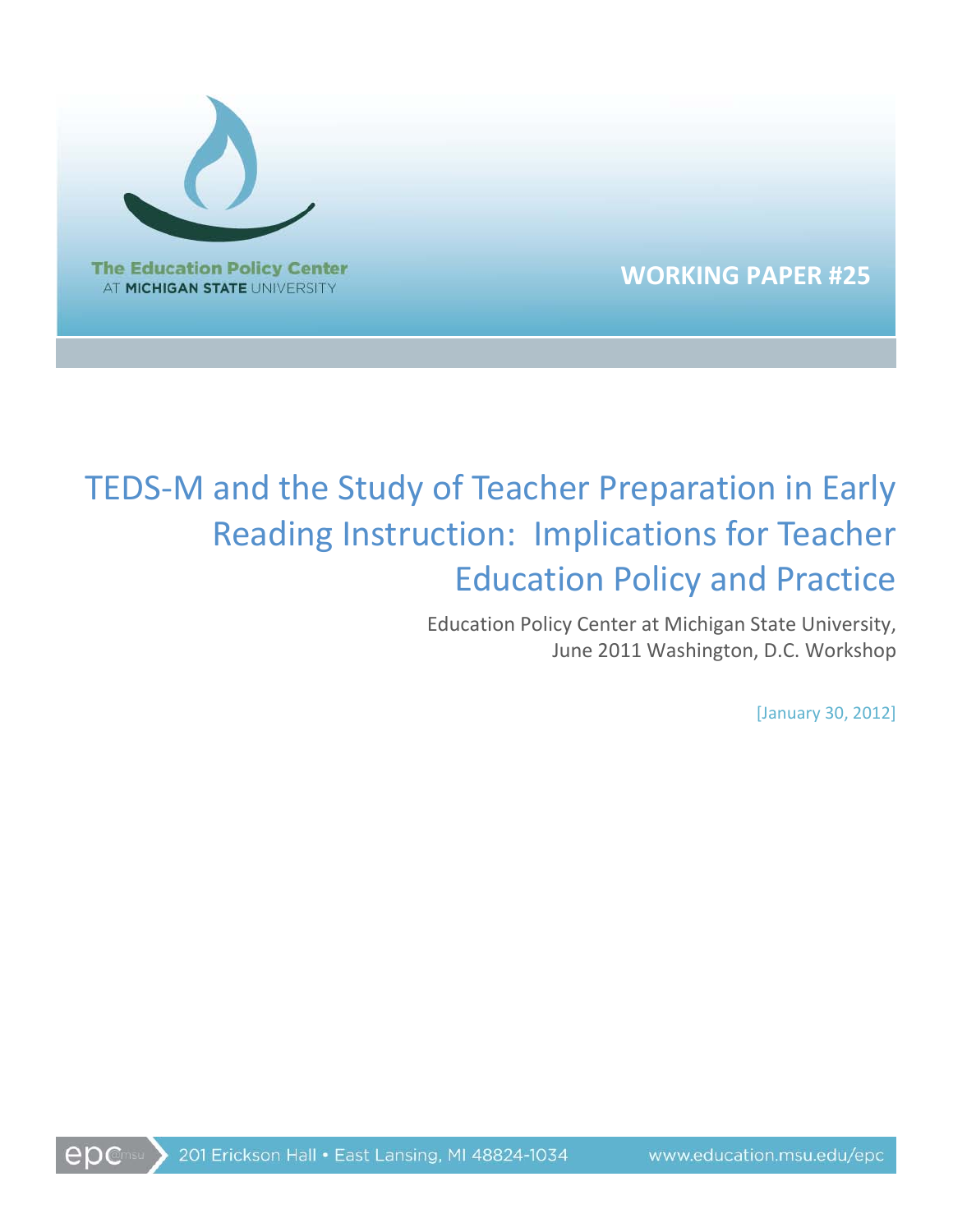# Abstract

**ep** @msu

The 2010 report from the National Research Council on teacher education programs in the United States, *Preparing Teachers: Building Evidence for Sound Policy,* reported that "the empirical evidence on effective teacher preparation [is] nearly nonexistent" (p. 99). The publication later that year of two major studies, one on the preparation of mathematics teachers and the other on teacher preparation in early literacy, marked the first use of nationally representative data to begin to answer important questions concerning teacher preparation in the U.S.

In June 2011, the Education Policy Center (EPC) at Michigan State University convened an audience of scholars and policymakers from across the country to discuss the results of the two studies, *Breaking the Cycle: An International Comparison of U.S. Mathematics Teacher Preparation, Initial Findings from the Teacher Education and Development Study in Mathematics in the United States (U.S. TEDS-M)*, and the *Study of Teacher Preparation in Early Reading Instruction* prepared for the Institute of Education Sciences (IES) by the National Center of Education Evaluation and Regional Assistance. Findings from a third study, the National Council on Teacher Quality's (NCTQ) report, *No Common Denominators: The Preparation of Elementary Teachers in Mathematics by America's Education Schools,* were also presented and discussed.

Key points from the presentations and discussion:

- Future teachers in the U.S. have weak training in mathematics and are not prepared to teach the demanding math curriculum we need as a nation, particularly in light of the widespread adoption of the Common Core State Standards in Mathematics. Elementary and middle school teachers scored in the middle of the pack among their international peers on measures of mathematical content and mathematics pedagogy.
- Early childhood pre-service teacher candidates report little to moderate emphasis on the essential components of reading during their preparation coursework, with somewhat more emphasis during their field experiences. A majority of the candidates feel prepared to teach the essential components of reading, even though on average they answered correctly only 57 percent of the questions on a knowledge test of the reading components.
- The composition and quality of mathematics education programs varies significantly from institution to institution, both within and across states and governance models.
- These reports begin to answer fundamental questions about teacher preparation. They also highlight the need for additional analysis of these data sets and further research with nationally representative samples to guide policy decisions at every level – university faculty and boards, state departments of education and legislatures, professional organizations, philanthropic foundations and federal agencies.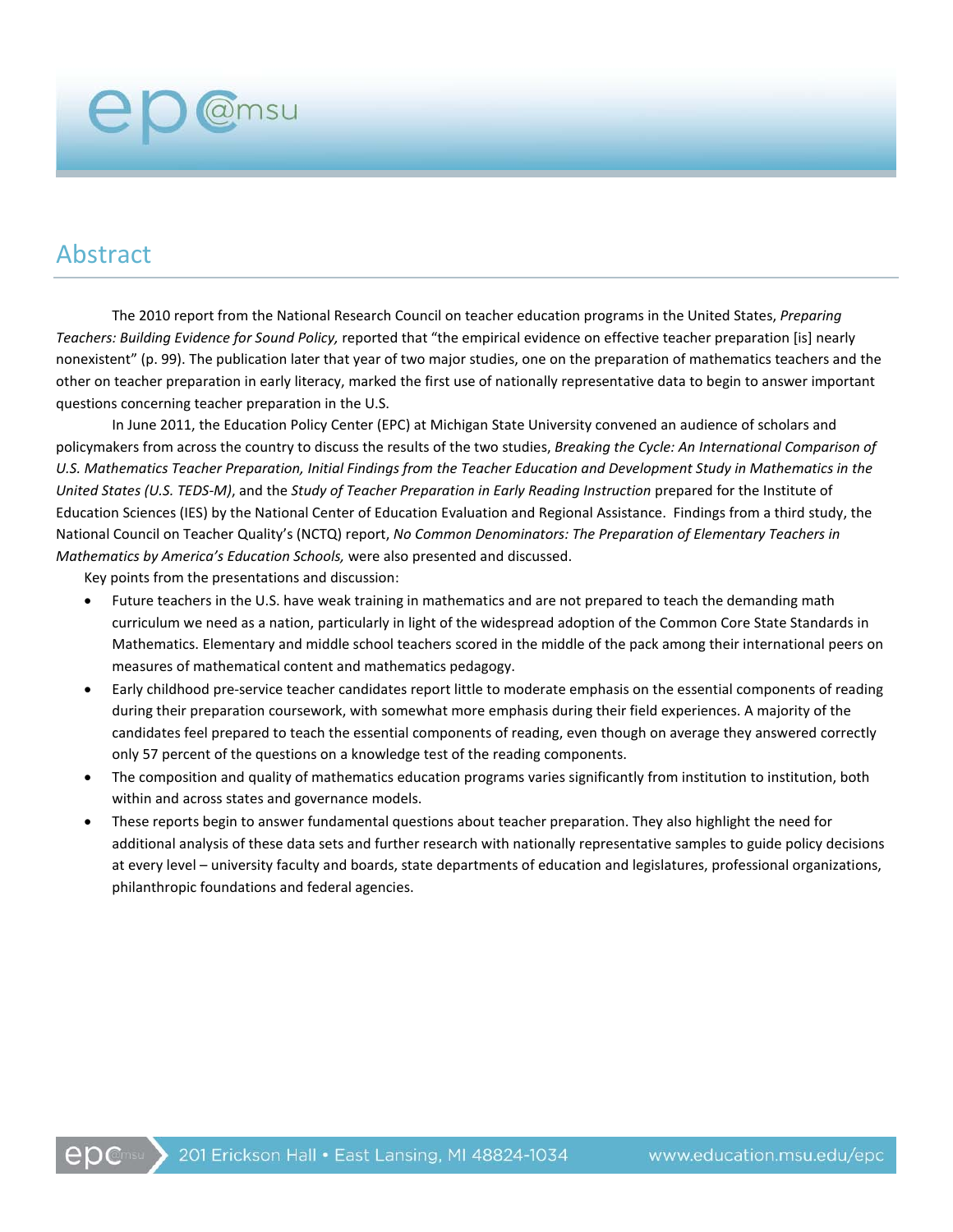# **Education Policy Center at Michigan State University June 2011 Washington, D.C. Workshop TEDS-M and the Study of Teacher Preparation in Early Reading Instruction: Implications for Teacher Education Policy and Practice**

#### **Introduction**

On June 13-14, 2011, the Education Policy Center at Michigan State University convened several dozen researchers and policy advocates for presentations on and discussion of two new nationally representative empirical studies of teacher preparation: *Breaking the Cycle: An International Comparison of U.S. Mathematics Teacher Preparation, Initial Findings from the Teacher Education and Development Study in Mathematics (U.S. TEDS-M) in the United States (2010),* and the *Study of Teacher Preparation in Early Reading Instruction* (2010) prepared for the Institute of Education Sciences (IES) by the National Center of Education Evaluation and Regional Assistance and the Association for Institutional Research (AIR). Findings from a third study, the National Council on Teacher Quality's (NCTQ) 2008 report, *No Common Denominators: The Preparation of Elementary Teachers in Mathematics by America's Education Schools,* were also presented and discussed. A list of web links to the three reports and of other works cited follows this summary.

The 2010 report from the National Research Council, *Preparing Teachers: Building Evidence for Sound Policy,* pointed to a lack of any accurate national data to inform discussions and policy decisions about teacher preparation. The TEDS-M and AIR studies now present nationally representative quantitative research that has implications for teacher education generally and for teacher preparation programs in particular. This twoday meeting enabled participants to explore issues raised by these studies of teacher preparation in mathematics and early literacy and their implications for education policy and practice. The meeting was chaired by the co-directors of the Education Policy Center at Michigan State University, William Schmidt, University Distinguished Professor of measurement and quantitative methods, and Robert Floden, University Distinguished Professor of teacher education, measurement and quantitative methods, educational psychology and educational policy.

The format of Day 1 of the session was as follows: for each of the nationally representative studies, an overview and summary of key findings was followed by two panels, one concerned with the how the study might inform the practice of teacher preparation in the content area, and the other focused on state, federal and institutional policy implications. The presentations and panel discussions were leavened with questions and comments from the assembled invited audience.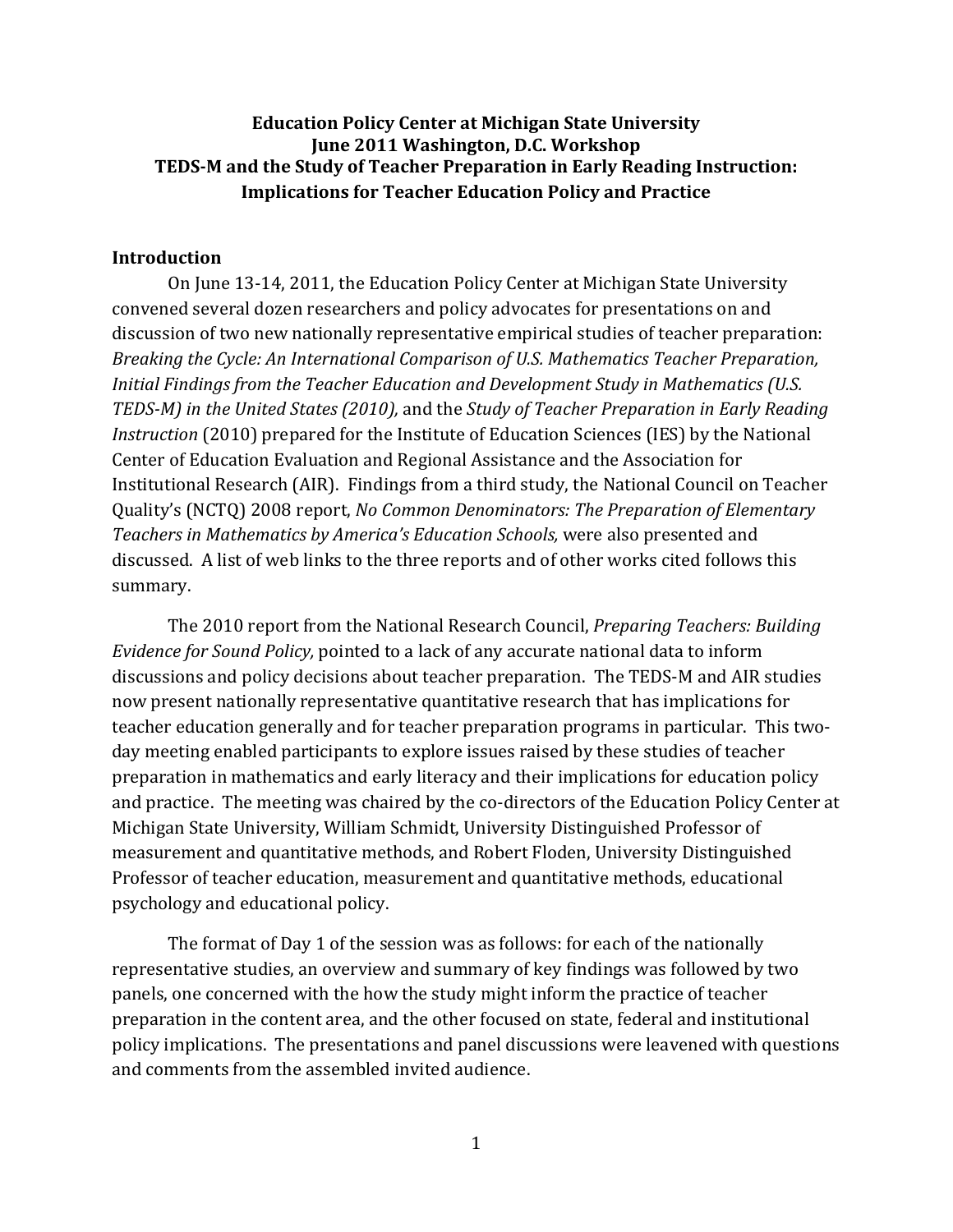On Day 2, three individual presentations on topics closely related to the studies were presented, but without accompanying panel discussions; instead, conversation flowed directly from the presentations. Topics included the balance between mathematics and pedagogy, the value of common standards in language arts and mathematics for teachers, and the challenges facing schools and colleges of education.

#### **Presentation of the TEDS-M Study**

Day 1 began with an overview of the TEDS-M study presented by William Schmidt, who directed the U.S. component of the study. The TEDS-M study found that future teachers in the U.S. have weak training in mathematics and are not prepared to teach the demanding mathematics curriculum we need as a nation – particularly in light of the widespread adoption of the Common Core State Standards. Specifically, TEDS-M found that future U.S. middle school mathematics teachers on average have mathematical knowledge related to teaching comparable to peers in countries whose students perform comparably to ours; their knowledge is less than future teachers in high-performing nations, but greater than those in lower-performing nations. Future elementary teachers in the U.S. also performed in the middle of the pack among their peers on measures of mathematical content knowledge and mathematics pedagogy.

In response to a question, Schmidt provided some background on the participation by U.S. institutions. Nearly 3,300 future teachers from over 80 public and private colleges and universities in 39 states were involved. Schmidt indicated it was a challenge to identify the total population of institutions providing teacher preparation in the U.S., as nearly 1,400 institutions offer about 10,000 different preparation programs. Compared to highachieving countries, in which the ratio of content courses, subject matter pedagogy and general pedagogy is typically 50-30-20, in the U.S. the ratio is closer to 40-30-30.

TEDS-M results showed variation by country in mathematics knowledge scores of aspiring teachers as well as variation within countries. Whereas in Germany the variation was mostly individual, with little variation between institutions, in the U.S. the variation was attributable mostly to institutions, especially to private institutions. Some U.S. preparation programs require half or more of their coursework in mathematics, while others require only 30 percent.

Schmidt pointed out that the bottom quartile of institutions in the U.S. produce over half the future teachers in mathematics. He likened this to a "perfect storm" in preparing teachers, in which students coming through a weak K-12 mathematics curriculum receive a weak preparation for teaching mathematics and then go on to teach the weak U.S. K-12 mathematics curriculum. Schmidt pointed out that the students whose scores made up the U.S. portion of the 2003 TIMSS Grade 8 mathematics results are the nation's teacher candidates of today. He argued that the U.S. drawing its teachers from the middle of the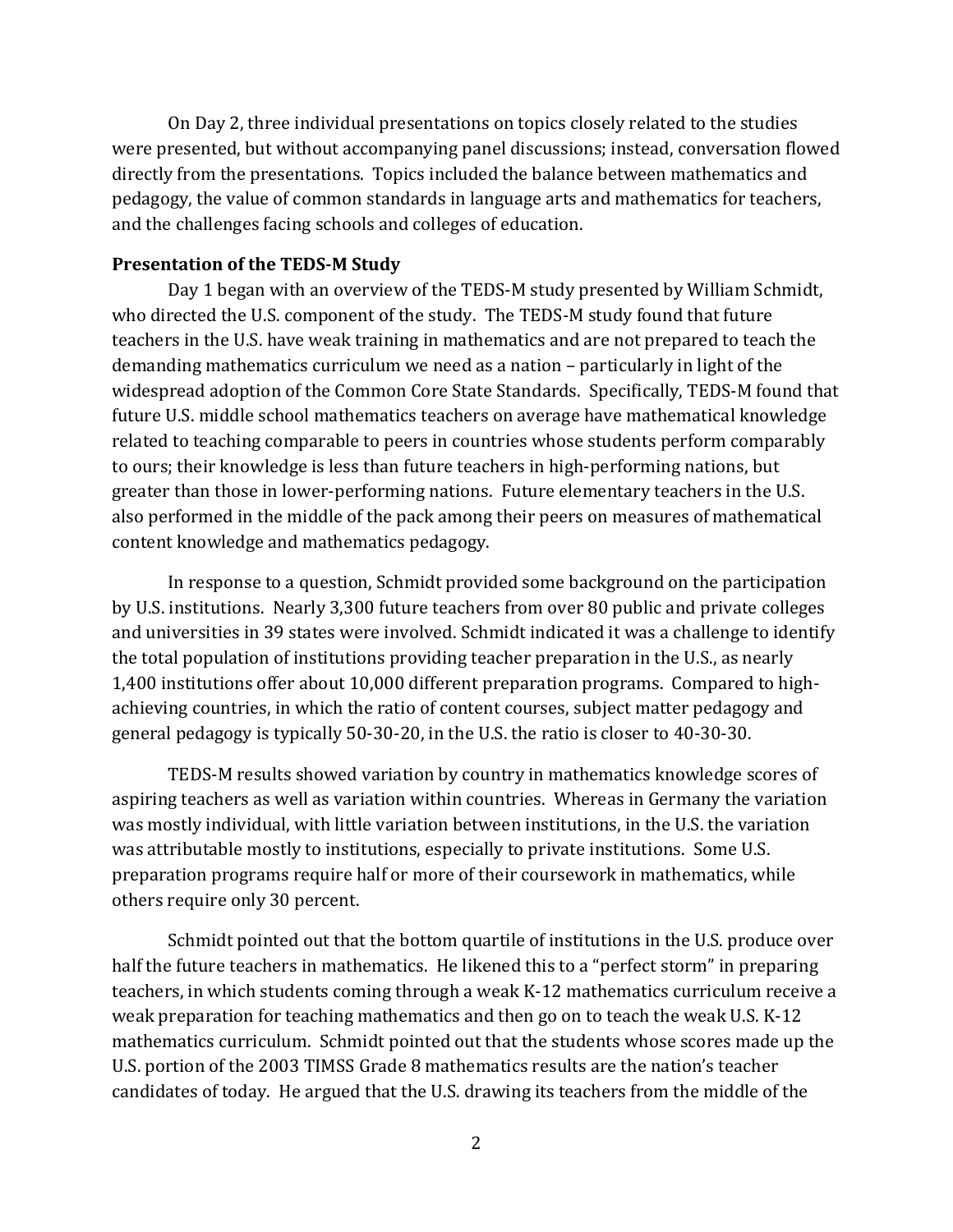distributions is comparable to Singapore or Taiwan drawing from its lowest quartile; the U.S. would have to draw its teachers from the highest performance quartile to be comparable with high-performing nations.

In keeping with the new internationally benchmarked and challenging Common Core State Standards in Mathematics (CCSS-M), Schmidt noted that the CCSS-M may have the potential to break the weak U.S. K-12 mathematics cycle. He called for states to redefine teacher certification policies and standards, and for colleges and universities to examine how such new and challenging state policies and standards are translated into programmatic practices and requirements. Schmidt observed that the U.S. is not much different from high achieving nations in elementary student achievement, and suggested that it may be time for the U.S. to define a core set of standards for teacher preparation programs.

During the general discussion that followed, a member of the audience asked about the sustainability of the findings, pointing out that TIMSS shows scores in Singapore falling and those of the U.S. rising; "is there enough in the data to sustain an argument? Do the trends bear out the findings from TEDS-M?" Another participant noted that the premise of the findings is based in economic concerns for the U.S., yet countries with better models of teacher preparation and induction do not show much connection to economic success. "U.S. productivity is way ahead of these countries already – even if we did make these changes, how much would that help?" Schmidt appealed to democratic and social reasons, in addition to any economic rationale, for an improvement in U.S. mathematics education.

One participant suggested it would be helpful to stratify the TEDS-M teacher data by state, since much education policy takes place at the state level. For example, some states offer K-8 certification, while others offer middle school certification. Schmidt responded that there was not much difference by state, suggesting that middle school certification is not of much value in terms of better prepared teachers. Another participant asked if the mathematics classes about which TEDS-M collected data were taught in the college of education as opposed to the college of arts and sciences; Schmidt responded that they were taught in the mathematics department. At the same time, it was noted that courses identified as calculus nevertheless vary in content across institutions.

Sigrid Blömeke, a presenter later in the conference, observed that the criticism of middle school certification seemed justified based on her experience in Germany, where middle school preparation programs show a lack of results similar to those in the U.S.. She pointed out, however, that in Germany the middle school preparation programs draw from a different candidate pool: candidates in elementary and high school preparation programs tend to come from the upper-middle class, while those for the middle school preparation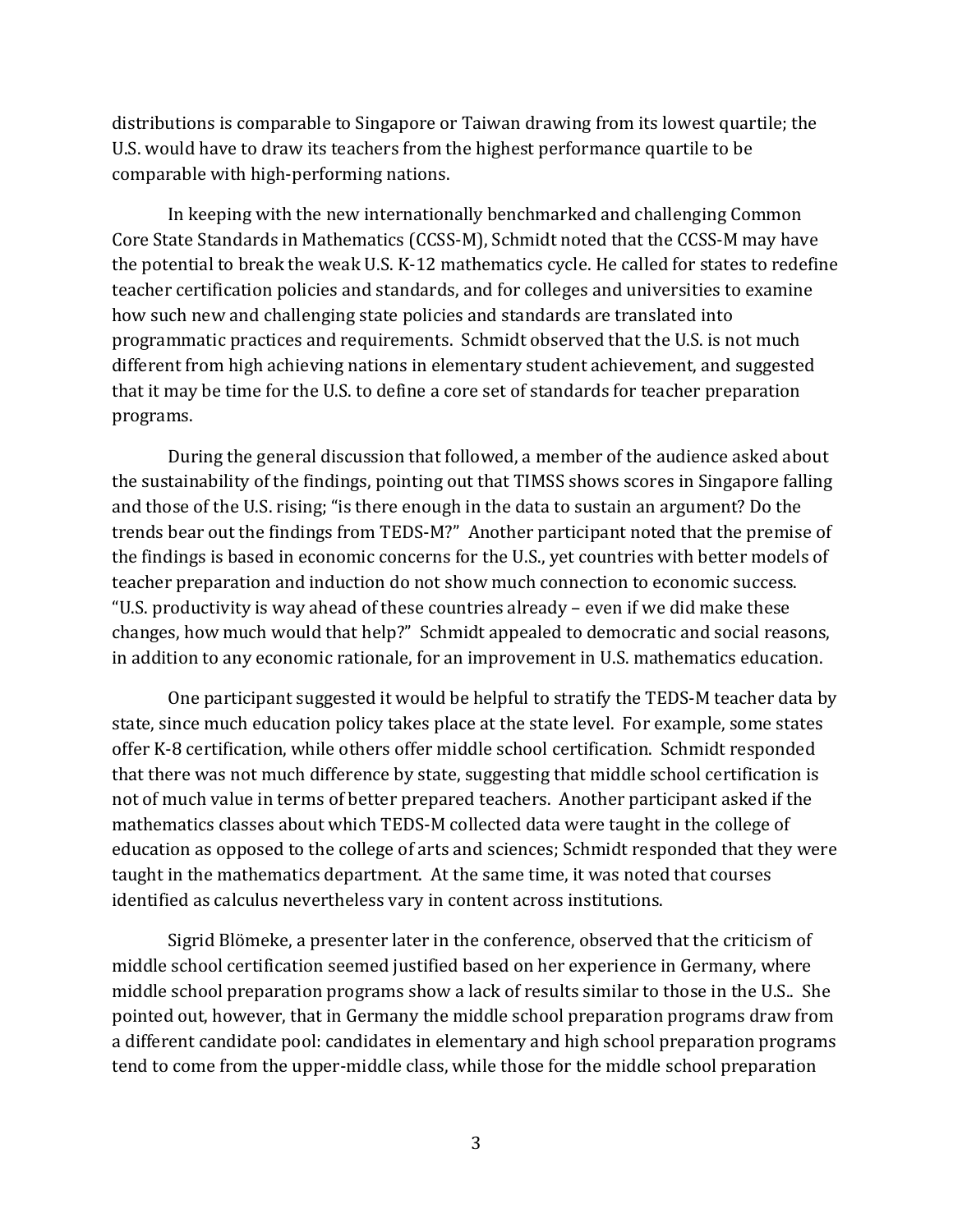programs tend to be more diverse and from a lower class. Given the need for a diverse teaching force, a middle school preparation program may help the U.S. get there.

Another participant observed that Russia performed surprisingly well on the TEDS-M, given TIMSS results similar to those of the U.S.; someone else pointed out that teacher preparation in Russia has undergone a significant change, with lower and upper level teachers training together in mathematics at the tertiary level.

In response to a question about what we can learn from the high performing countries in the study, Schmidt observed that these countries responded to the results of TIMSS with coordinated policy – unlike the U.S., with the exception of the Common Core State Standards. Singapore and Finland, he said, now train mathematics specialists for elementary schools. The difference, in his opinion, is "having the will to make public policy at the national level." Schmidt reiterated that the U.S. should think about a common teacher preparation curriculum.

# **Panel presentations on the implications of the TEDS-M study for teacher preparation programs**

A panel on practice around mathematics in teacher preparation reacted to the study and its implications for teacher education. Hung-Hsi Wu, professor emeritus of mathematics at the University of California Berkeley, Jeremy Kilpatrick, Regents professor of mathematics education at the University of Georgia, and Jennifer Bay-Williams, professor of mathematics education and chair of the department of middle and secondary education at the University of Louisville, each presented comments.

Hung-Hsi Wu's basic argument is that teachers cannot teach what they do not know. He pointed to the notable deficiencies of mathematics textbooks, which he said lack definitions, logical reasoning and coherence. He called this kind of mathematics Textbook School Mathematics (TSM). Wu argued that, because we do not teach pre-service teachers School Mathematics (SM) in universities, they are forced to teach their students TSM when they become teachers. Changing teachers' knowledge of TSM to SM requires a change in culture, including increased collaboration between teachers and mathematicians. "In the Common Core era," said Wu, "we should not expect every K-6 teacher to know School Math – but an effective way to improve math education in K-6 is to retrain teachers in grades 4-6 by teaching them SM."

Jeremy Kilpatrick's comments centered on the questions, "What math is needed, and where do teachers get it?" He said that the results of the TEDS-M suggest that teachers get much of their mathematics knowledge from their K-12 experiences as students, as well as on the job, but that mathematics is also learned in teacher preparation programs. Kilpatrick said there are three ways of looking at mathematics preparation in teacher education: academic mathematics courses; school mathematics as a subcategory of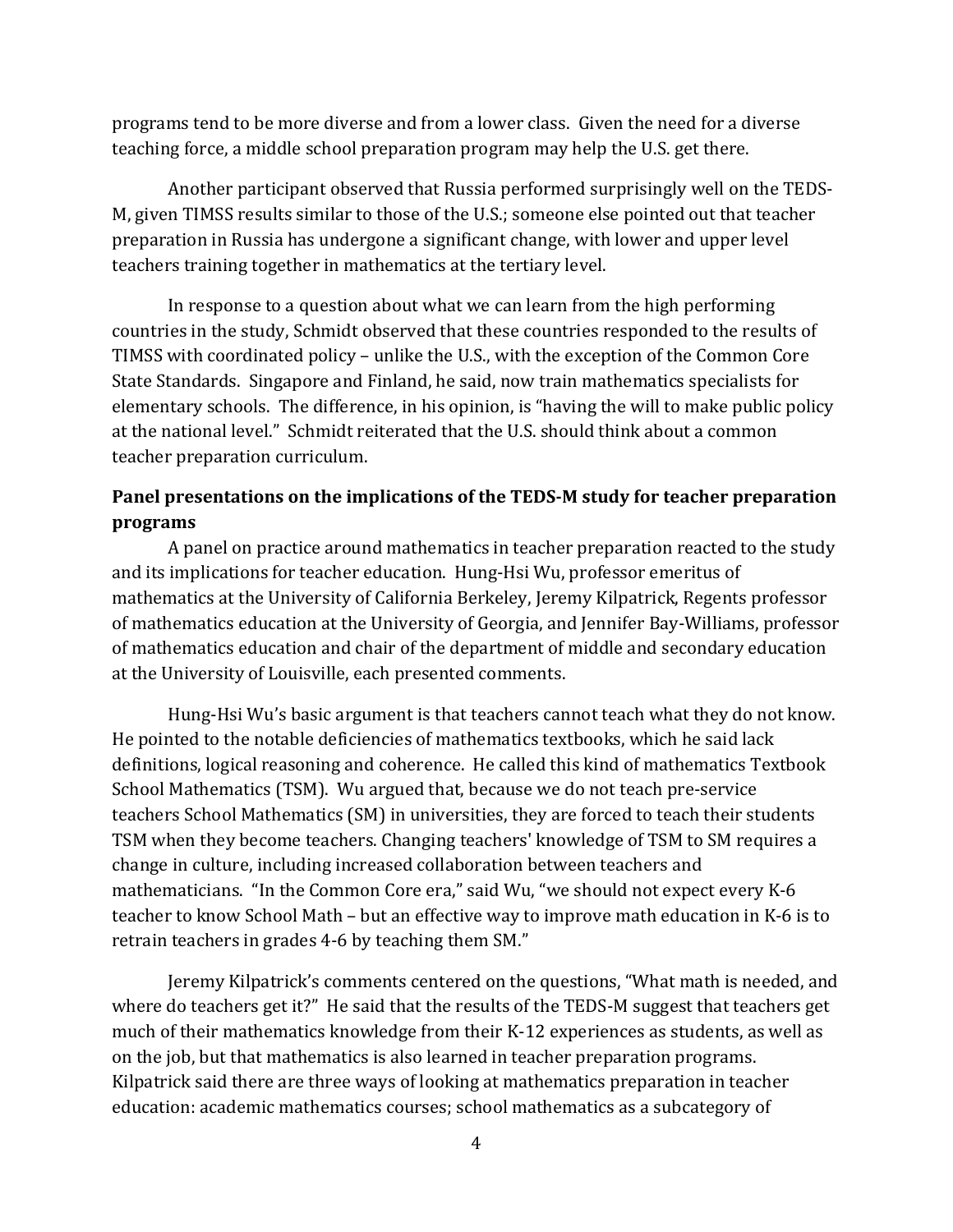academic math; and mathematics for teaching. Part of the challenge is the "one size fits all" problem: depending on state requirements for teachers, college math departments often must make courses fit all majors, with the exception of mathematics for elementary teachers and geometry. "We can also look at mathematics from a higher standpoint," argued Kilpatrick: "100 years ago Felix Klein advocated some glimpse of the whole domain that teachers will work in." Then there is mathematical knowledge for teaching, because teaching requires a special use of mathematics related to pedagogical content knowledge. Kilpatrick presented two key features of preparation in mathematics for teaching: mathematics in teaching situations, and the task demands teacher make of students. Kilpatrick observed that teachers often lower the task demands of students.

Jennifer Bay-Williams presented contrasting ideas in how students and teachers are prepared in mathematics. When it comes to K-12 mathematics content, she argued, mathematics progresses from concrete to abstract ideas with regular integration of concepts and practice. In contrast, the preparation of mathematics teachers begins with abstract, theoretical perspectives and progresses towards concrete, applied concepts during field experiences. Similarly, the articulation of topics as students learn mathematics progresses from fewer, very specific topics toward more topics in which generalization plays a central role in learning. The preparation of mathematics teachers, on the other hand, begins by providing candidates with general mathematical and pedagogical backgrounds, narrowing as students progress to "focused-on-teaching" mathematics and finally a specific focus on a small number of topics during student teaching. Teacher preparation front-loads content and then follows with practice. Bay-Williams also contrasted the experiences of students with those of teacher candidates in terms of opportunities to learn, the roles of assessment, what each is held accountable for, and the backgrounds of who teaches them.

To develop competent teachers of mathematics for every child at every level, Bay-Williams proposed an increase or shift in emphasis on mathematical topics to a more coherent approach to the treatment of content that connects content, mathematical practices and teaching, and an assessment-driven approach to learning content. More research is needed on the connections between content, pedagogical content knowledge and general pedagogy, and the impact of teacher proficiency in these areas on teaching practice and student learning.

### **Panel presentations of the implications of the TEDS-M study for policy**

The panel on implications of TEDS-M for teacher preparation programs was followed by a panel on policy and certification issues around mathematics in teacher preparation. Janice Poda, strategic initiative director for the education workforce at the Council of Chief State School Officers, David Monk, professor of educational administration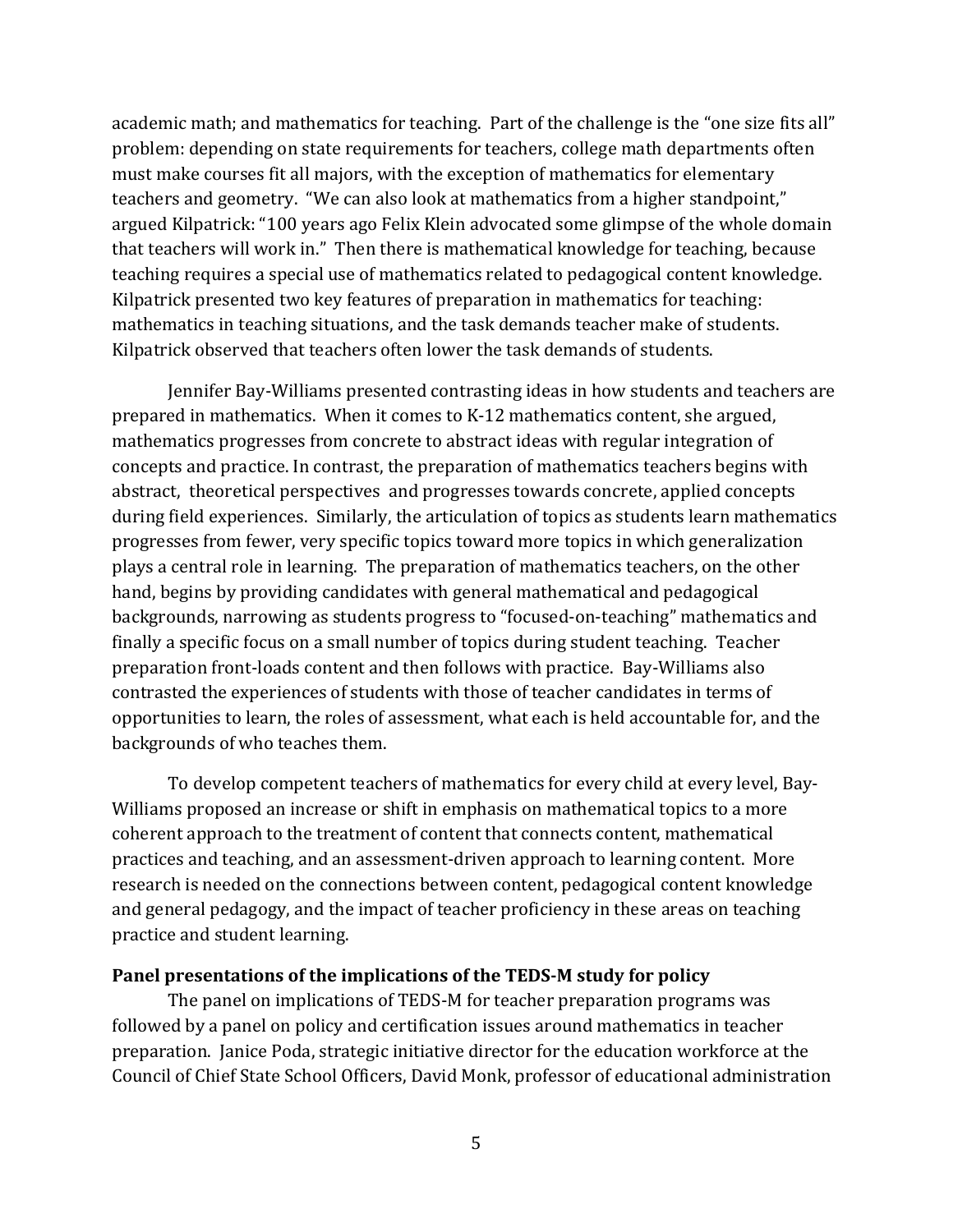and dean of the college of education at the Pennsylvania State University, and Lou Anna Simon, president of Michigan State University, each offered comments.

Janice Poda picked up where Bay-Williams concluded by noting that the Common Core State Standards for Mathematics (CCSS-M) include standards for both practice and content. Practice #1 in the Standards, she said, is for students to make sense of problems and persevere in solving them; others include constructing viable arguments and criticizing the reasoning of others and attending to precision. Poda said the CCSS-M are a tool to prepare all students to become college and career ready. Poda enumerated several policy levers available to states for the improvement of pre-service teachers, including program approval, teacher education curriculum and standards, licensure, and certification tests – which, she noted, are not currently aligned with the CCSS-M. Other possible policy levers include the recommendations of candidates from TE programs, the renewal of certificates/licenses based on CCSS-M and the new assessments beginning in 2014, the creation of a tiered licensure/certification process, and a system of advancement that is weighted and measured for progress in both pedagogy and content. Poda concluded with two challenging questions: how do we define effective teaching? Should we accredit teacher preparation programs based on the proficiency of their graduates?

In his comments, David Monk chose to look at the implications of the TEDS-M study from an economic perspective. He began with supply side issues, describing teacher candidates as either those who are genuinely and deeply called to the profession or "sojourners" who consider teaching to be something they do for a while before moving on to something else. He noted that those who are genuinely called to the profession are an important resource that should not be neglected as a byproduct of well-intentioned efforts to attract more sojourners. Monk mentioned the powerful selection effects of recruitment, incentives and accountability issues. Policy decisions can have unintended consequences, Monk said, referring to Pennsylvania's switch to separate preK-4 and grades 4-8 certificates, not realizing that it can be hard to stimulate interest in grades 4-8 certificates.

Demand side issues, said Monk, include optimum levels of production, compensation and rates of return, and the duration and timing of preparation. "Pennsylvania is an exporter of teachers – is that bad?" he asked his audience. "I happen to think that good teaching skills lead to success in all fields of endeavor and that a society does not need to worry about having too many people with good teaching skills." When it comes to curriculum and design issues, Monk said, "content has become king." The value of field experiences, he said, suffers from a thin research base, noting that not all experiences are educative. Monk observed that excellent teachers make things look easy and argued that good field experiences need to do more than simply have novices watch excellent teachers in action. Monk suggested that professional development for in-service teachers needs to strike a balance between subject-specific and general pedagogy.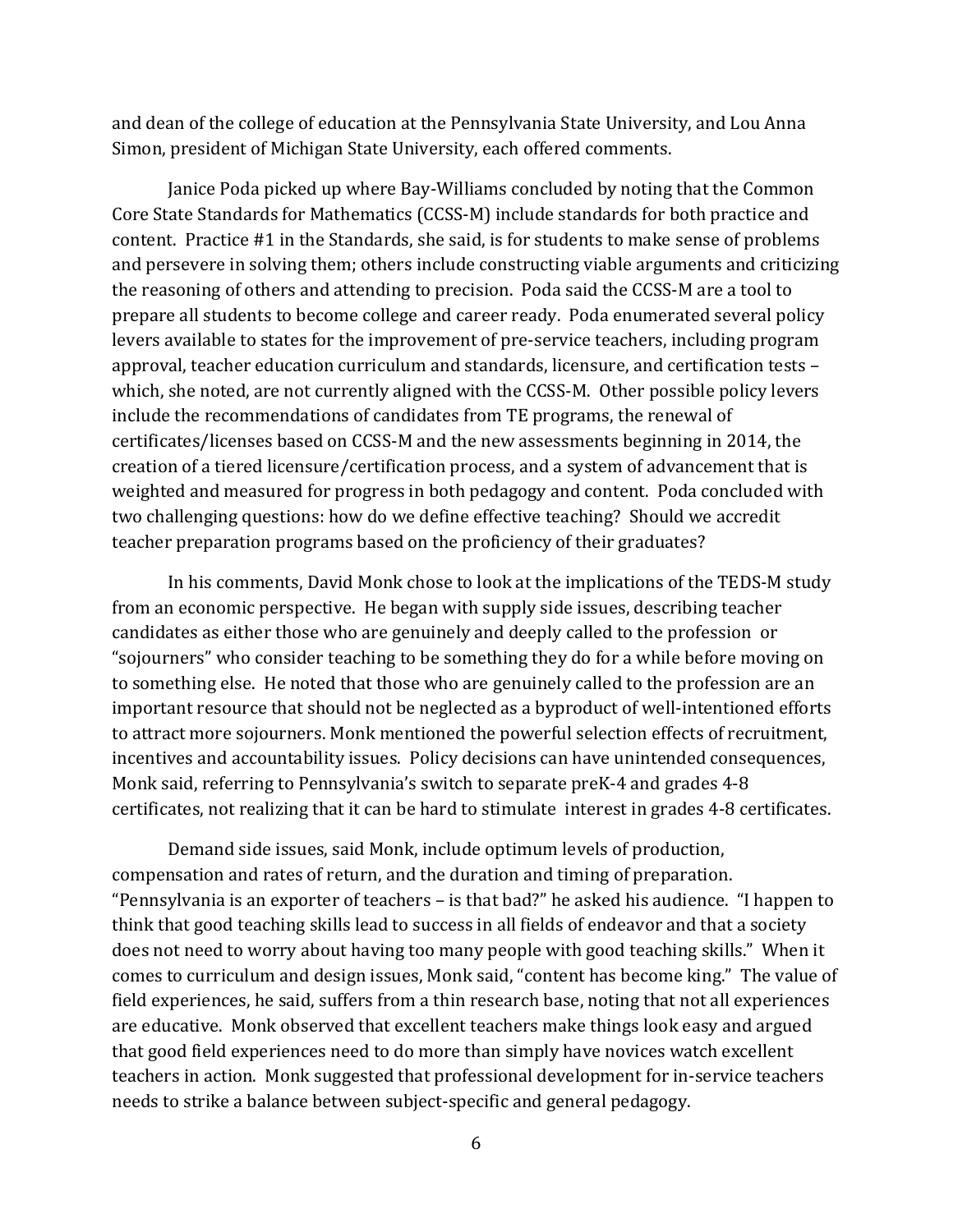Monk spoke of the need for cleansing mechanisms that remove those who are not developing the needed skills and inclinations during their pre-service programs. He also noted a need for the field to identify and remove teachers in the field who have lost their way and who have become "monsters in the classroom." He stressed the need to understand more about what leads to dysfunctional performance so that future monsters do not arise. He characterized the research base in the field of education as being "highly differentiated," where some areas are highly developed but with narrow application, while other areas are more focused on application but are less developed. He spoke of the need to harness emerging technology, and of the accountability difficulties presented by a disdain for input measures and by troublesome outcome measures and how to account for proximate versus distill influences. Monk challenged the field to clarify its expectations and square them with reality, asking, for example, whether it is possible for all students to reach high standards in a short period of time or to expect novice teachers to be change agents.

Lou Anna Simon asserted that improving mathematics preparation is "really about leadership and values." University presidents, she said, have the bully pulpit and the ability to open doors and build coalitions. The new mission of teacher preparation programs is to produce change agents, not just the mechanics of good teaching. "It's all about continuous quality improvement," said Simon. This means university presidents must be change agents at the university level as well: "Departments can work together, but may not choose to do so on their own." Simon referred to the Collins *Good to Great* framework of leadership: "We need people driven to make tomorrow better than today." She reminded her audience that administrators are also prepared by universities, as are policy makers. Success stories come down to driven entrepreneurs who want kids to succeed. "We want teachers to feel they have the power and capacity to help kids no matter what – we need to get and model this attitude, too."

The comments of the panelists were followed by an open discussion. It was observed that a common denominator in the TEDS-M study and the reactions of the panelists to it seemed to be an emphasis on content, content pedagogy, general pedagogy and practical experience in schools. Questions about the cost of teacher preparation were raised, in the sense that colleges of education often have budgets lower than those of high schools: are we getting what we pay for? Are we more efficient? Someone else noted an upward trend in mathematics scores in the U.S. as measured by the National Assessment of Educational Progress and the Programme for International Student Assessment and asked, is teacher preparation responsible for any of this?

Someone responded that progress in the U.S. is probably overstated, but that "we've raised the bottom so much, we must be doing something different." Several people offered partial explanations, including state standards that have increased significantly, a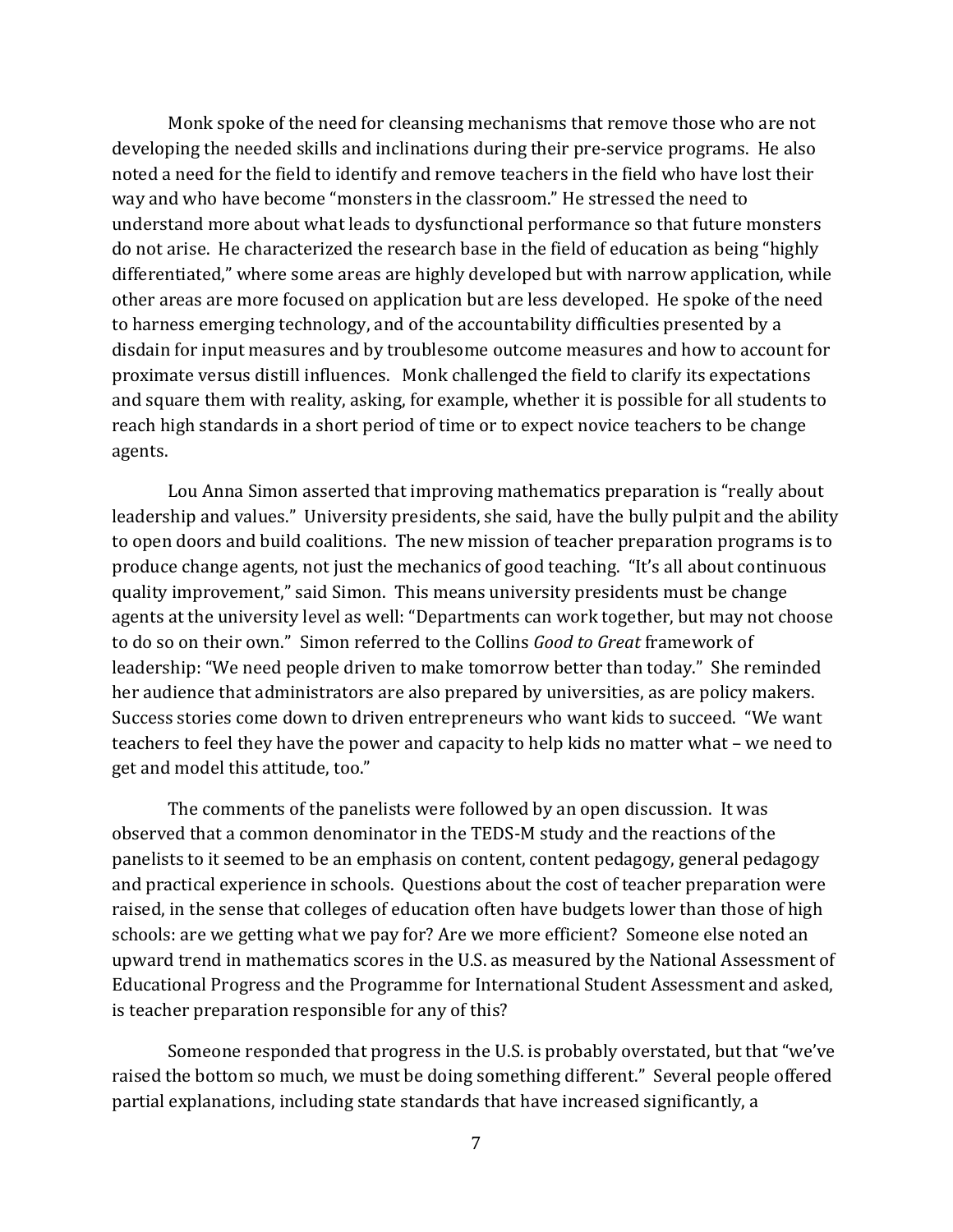combination of focus and policy effect, and the possibility that teachers now see the connection between intentionality of practice and student achievement. Many states now have middle school mathematics certificates that are more rigorous; also, high stakes testing may have played a part. Other questions emerged: Was this underutilized capacity, or a shift in teacher preparation? What about the value of education internationally? Does this reflect a shift in the value of education in the U.S.?

It was observed that other high performing nations begin by building the capacity of teachers, then bring in accountability; the U.S. seems to begin with accountability, then sometimes adds capacity-building. The U.S. needs to do something to fix our system and move forward, including more collaboration between teacher preparation and the mathematics departments, such as Michigan State University's new center for math and science education. Some people were hopeful of collaboration across campus, but acknowledged that "other campuses have their own issues," such as concerns over tenure and research.

The discussion shifted to questions about how to deal with political issues, including the movement towards reducing funding for education. Several comments suggested that education reform has lost corporate America as an ally, in part because education is still seen as an organization of entitlements and K-12 education is still seen as part of the problem, not part of the solution. The question was raised again if it would be a good idea to have common standards for teacher preparation, comparable to law schools, or if variance is a good thing. It was suggested that part of the power of TEDS-M is that it helps answer that question because it was a study done by teacher educators for teacher educators, that "through conscious collaboration we can find answers." While it sometimes seems that "teacher education seems like a long fight for the lowest possible standards," the fact that 43 states have adopted the Common Core State Standards for Mathematics suggests there is some political appetite for higher standards, and that governors are increasingly receptive to data.

Schmidt pointed out that the TEDS-M study has not had the traction that TIMSS had on curricular reform. Someone suggested that "the current milieu favors the alternate route to teaching, not improving teacher preparation." Schmidt drew this part of the discussion to a close by observing that "teaching is seen differently from other professions – we believe that anyone can teach. This is not true in Taiwan and other high-performing countries."

#### **Presentation of the AIR Study on Early Literacy Instruction**

The major findings of the *Study of Teacher Preparation in Early Reading Instruction* (AIR study) were presented by Joanne Carlisle, professor of educational studies at the University of Michigan. Carlisle used two questions to frame her comments: What have we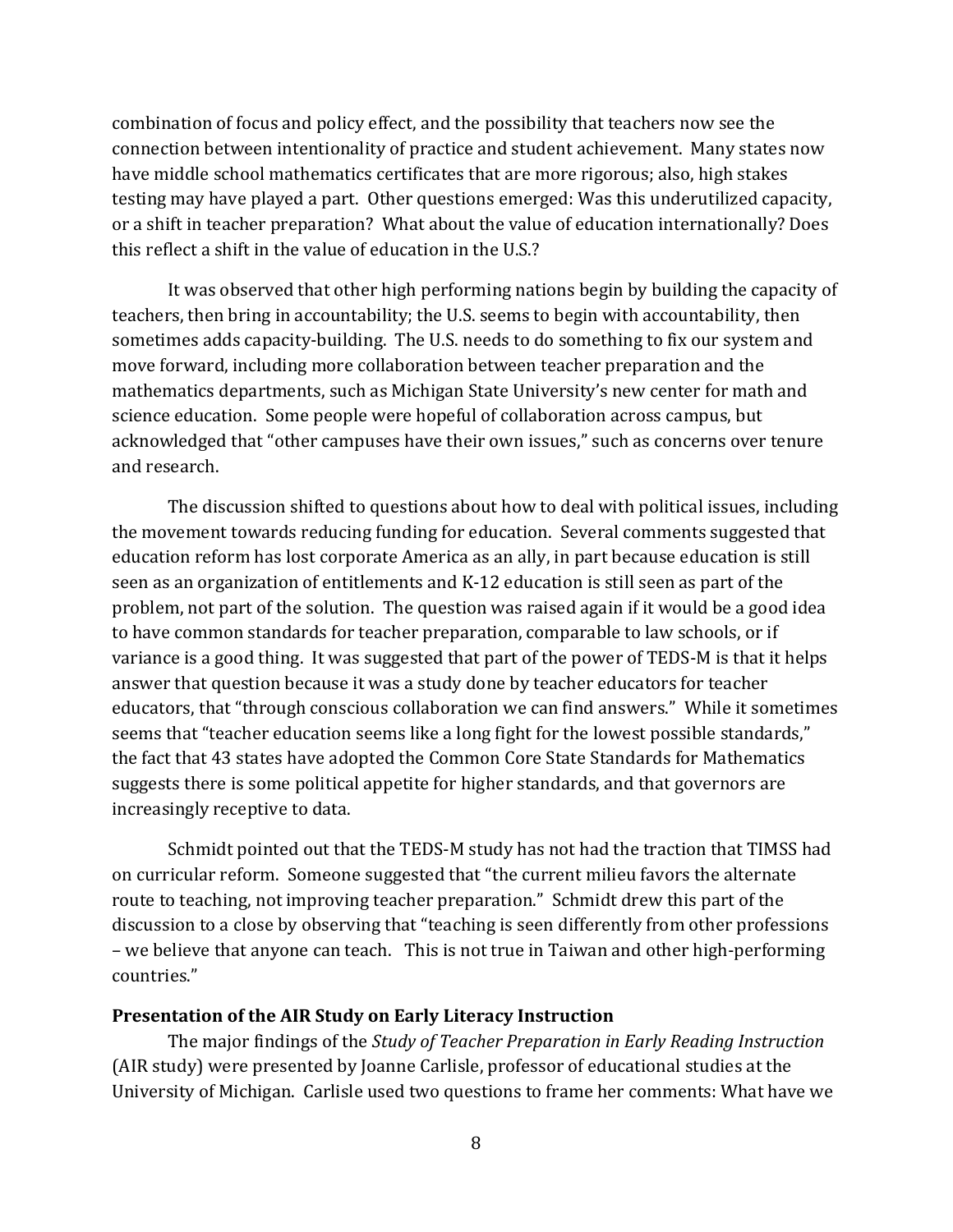learned? What's next? She began by reviewing the context of the study, a congressional mandate in the Reading First legislation for "a measurement of how well students preparing to enter the teaching profession are prepared to teach the essential components of reading instruction." These essential components were defined by the National Reading Panel as phonemic awareness, phonics, fluency, vocabulary and reading comprehension, which were collapsed into three components in the study.

The AIR study used a nationally representative sample of some 2,200 students enrolled in teacher preparation programs that covered early childhood education at 99 colleges and universities across the U.S. The survey gathered data on student perceptions of the emphasis on the essential components of reading and preparedness to teach reading, both in their coursework and in their field experiences, as well as on their knowledge about the key components of reading instruction previously identified.

The study found, in brief summary, that pre-service teachers rated the emphasis on the essential components of reading in their programs somewhere between "little" and "moderate" on a four-point Likert scale (0= no focus, 3= considerable focus); they reported a somewhat greater emphasis in their field experiences than in their coursework. On average, candidates answered correctly 57 percent of the knowledge questions; at the same time, 62 percent of the survey participants felt they were adequately prepared to teach the essential components of reading. Researchers found moderate but significant correlations between the knowledge assessment scores and participant reports of performance on ACT and SAT, but not between results on the knowledge assessment and perception of preparedness or emphasis on the core components in coursework or field experiences. Across institutions, they found similar results for public and private institutions, stronger program focus on the essential components at institutions without graduate programs, and most of the significant differences in program features favoring early childhood programs rather than elementary education programs.

Carlisle went on to discuss several issues that affect interpretations of the study results. One was the high rate at which institutions refused to participate – 44 percent in the first round and 40 percent or more for the two replacement recruitment efforts. Another is the self-represented nature of the data, a choice dictated by limited means and resources on the parts of researchers. Carlisle also pointed out the low reliabilities of the subscales of the knowledge assessment portion of the instrument and a poor understanding of the psychometric characteristics of the knowledge assessment.

Carlisle drew her audience's attention to the "meaning" problem: respondents reported relatively little emphasis on meaning in their coursework or field experiences, yet they feel prepared to teach meaning – more so than alphabetics or fluency. She wondered if this was because pre-service teachers think that little preparation is needed, or that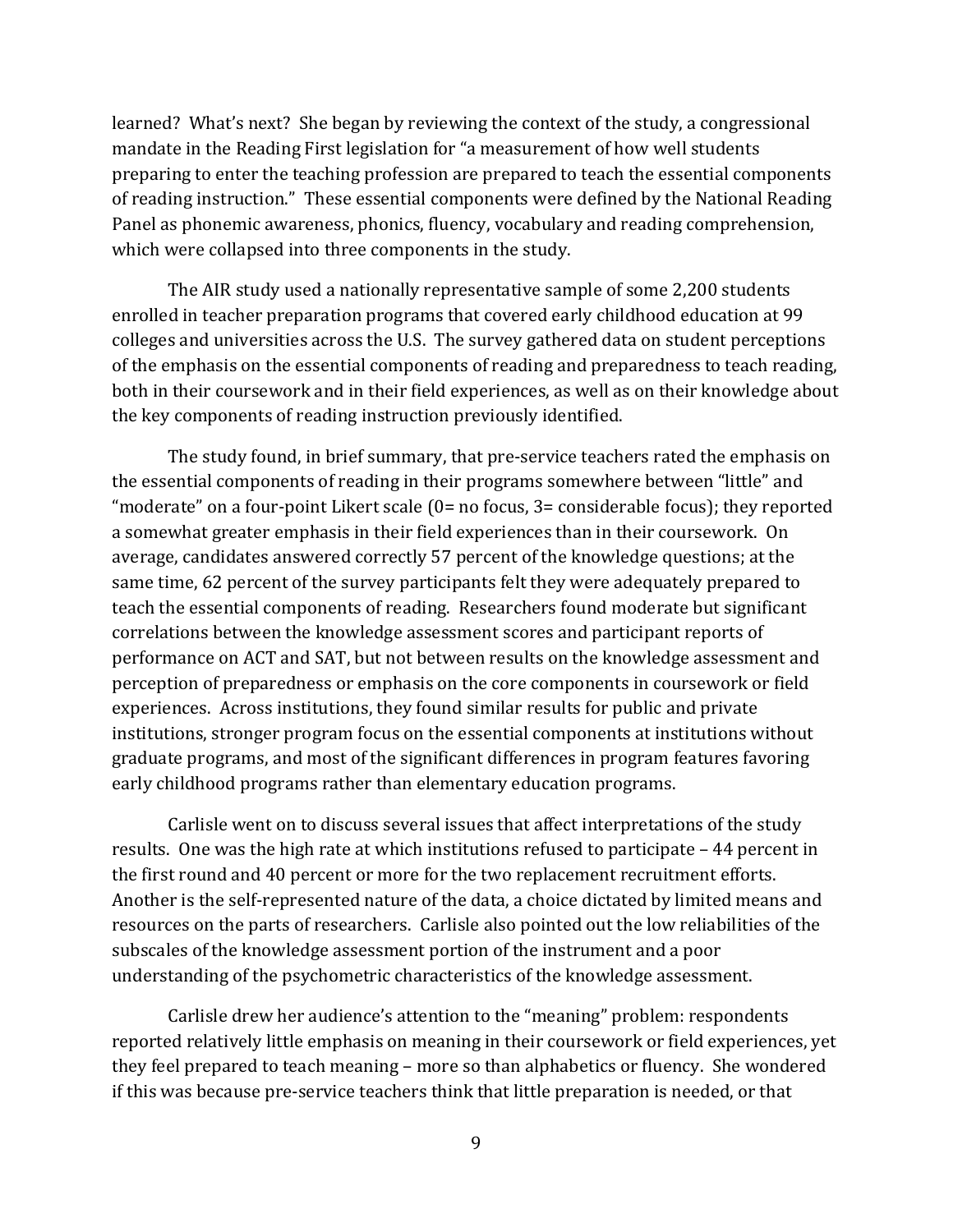teaching "meaning" is easy to do. Carlisle also drew from the AIR study the importance of comparing teacher preparation programs. Although the AIR study was not designed for this purpose, other studies, including one by Linda Darling Hammond (2005), have found greater variance between than within groups of teachers from different teacher preparation programs. Studies that examine the characteristics of teacher preparation in reading are badly needed. Carlisle noted that a key problem for such studies is defining appropriate outcomes; she wondered if student achievement would be one. Carlisle closed where she began by stressing the importance of remembering and understanding the context in which the AIR study was conducted and how the context of future studies will differ from it, including more recent policy initiatives such as the Common Core State Standards and the rise of alternative teacher preparation programs such as Teach for America.

Discussion following Carlisle's presentation included references to other studies. The reading results from the Programme for International Student Assessment (PISA), it was pointed out, showed that the U.S. fared well for students with high rates of books in the home; 4th grade students in the U.S. and Russia have done well on the Progress in International Reading Literacy Study (PIRLS), but not on PISA. Studies of Reading First Michigan have shown that students made gains in reading in 1st grade, but that effects washed out by 3rd grade. These data prompted the question, is there an effort in teacher preparation to figure out what to do with poor-reading students? Carlisle reminded the group that the AIR study investigated perceptions of preparedness, not performance, and that the Reading First legislation had a strong professional development component, suggesting that policymakers saw poor preparation in training as an underlying issue. It was observed that teacher preparation programs resisted Reading First as a policy initiative.

Discussion then turned to issues of field experiences. These vary greatly, reflecting the contexts and constraints of placement sites. These contexts and constraints include exposure to rich settings for literacy and more or less coherence between coursework and field experiences. Someone mentioned studies that have shown that [some mentor teachers are all procedural—what does that mean?], while others provide deep experiences in literacy, and wondered if math field placements may reflect similar variation.

#### **Panel presentations on the implications of the AIR study for teacher preparation**

The panel on practice surrounding reading literacy in teacher preparation included Margarita Calderón, professor emeritus at Johns Hopkins University, and Daniel Willingham, professor of psychology at the University of Virginia. Calderón focused her comments on the importance of teaching vocabulary explicitly, particularly to language minority students. Calderón pointed out that 85 percent of English language learners are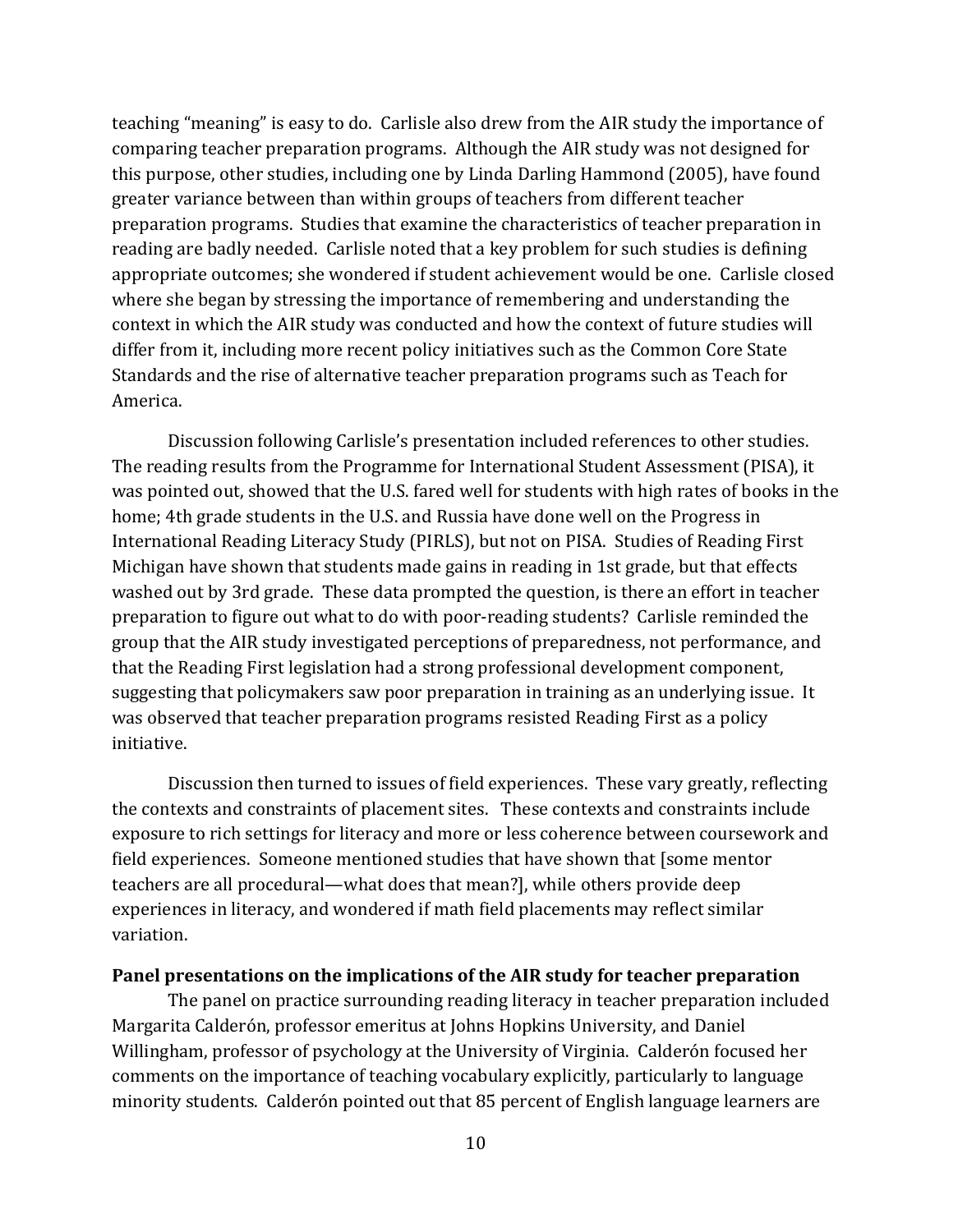middle- and high-school students. Explicit instruction of vocabulary is important because English language learners come to school with a small corpus of words; vocabulary knowledge, argued Calderón, correlates with reading comprehension, which in turn correlates with procedural and content knowledge, and content knowledge correlates with academic success. Thus, it is important to help teachers teach vocabulary within the disciplines of social science, science, mathematics and English Language Arts. She argued that teaching depth of word knowledge using a seven step framework helps all students, not just English language learners. Teachers need to know how to select the vocabulary to teach, not only from texts but also from assessments and teacher explanations. Her research has shown that teachers use and sometimes misuse other vocabulary words in their explanations, compounding the challenges to language learners. English language learners also need help with phrases such as sentence starters and question starters, and in learning and using important transition words and connectors that can allow them to express cause and effect, contrast, addition or comparison, or to give examples. She has found that teachers are often not holding students accountable for vocabulary in their subject areas, which diminishes opportunities for students to grow their vocabulary skills.

Daniel Willingham began his comments by characterizing the premise and the two major findings of the AIR study. The premise was that there are five essential components of reading instruction; the first finding is that participants reported that these core components were not emphasized in their preparation programs, the second that respondents were not well versed in the core components. Willingham argued that the AIR study "is about the application of scientific findings to educational practice. What does such application require? How do we get from science to practice?" Willingham proposed three criteria: reasonable consensus about what scientists know; agreement on what these findings mean for educational practice; and willingness and capacity on the part of education school faculty to communicate the findings and change their practice.

On the first criterion – reasonable consensus about what scientists know about reading instruction – Willingham argued that there may be reasonable consensus about reading instruction in academe, but not in the field. The second criterion is about applied science, which includes a goal; Willingham argued that the goal is fairly clear for reading. As for the third criterion, the willingness and capacity on the part of education faculty to communicate the findings and change their practice, Willingham alluded to Herbert Simon's observation that the problem with business schools is that the faculty is focused more on basic research than on the training of future practitioners. Similarly, teacher education faculty members are more interested in teaching theory than procedure; moreover, they have a reluctance to prescribe practice. As a result, many teacher educators are unwilling to communicate new science to the field – in this case, on reading instruction.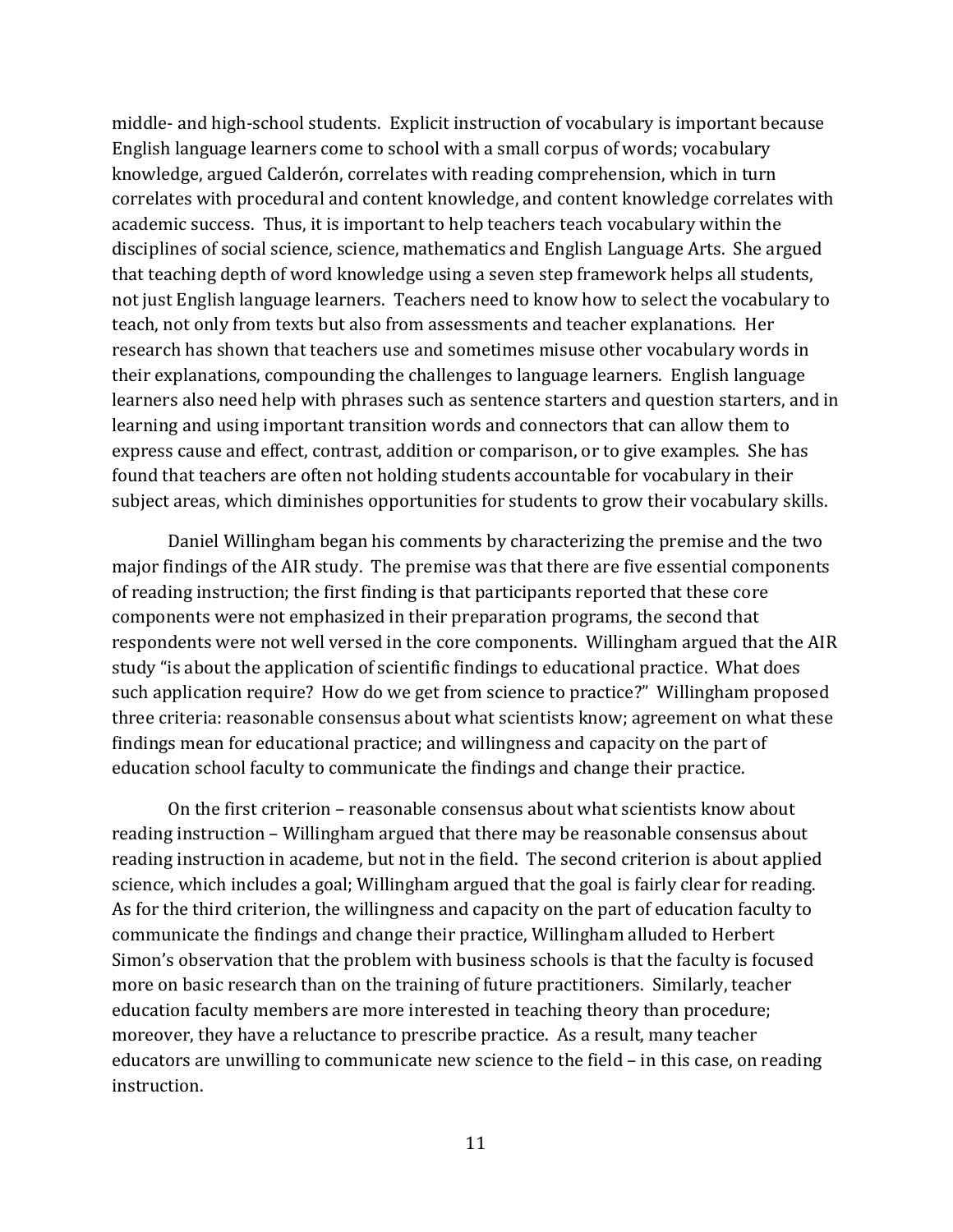The discussion that followed the presentations of Calderón and Willingham built upon their comments and expanded to include larger questions about teacher preparation. In response to an example of student reading given by Calderón, one participant observed that the student in the example seemed to reflect even more problems than vocabulary, such as problems with fluency, sentence structure and grammar. Calderón responded that academic vocabulary is the basis of fluency, sentence structure and grammar. This type of formative assessment (asking students to read aloud and think aloud about what they are reading) gives teachers useable knowledge and sensitivity to a child's comprehension of text and learning progression. "What does explicit instruction of vocabulary mean? In one sense it is clear, but it is also deceptive." Many content area teachers are reluctant to spend time teaching vocabulary, but texts in content areas may be too hard for students to read without explicit academic vocabulary instruction. Calderón argued that "you can map [vocabulary] practices in which students gain in biology." Explicit instruction of vocabulary, she argued, leads to gains both in vocabulary and in comprehension. Another participant referred to the Million Word phenomenon, commemorating the coining of the one millionth word in the English language, as a recent milestone to argue "we cannot possibly prepare students sufficiently by direct instruction. What, then, is the role of selfteaching?" Calderón responded with the importance of semantic awareness, of teaching students how to learn vocabulary on their own. Another participant responded that many teachers do not have the tools to be able to do this. Someone else observed that the example of student reading suggested that the student was performing, not reading for meaning; "This makes me wonder about focusing on the 5 components, separating them into bits."

The discussion then broadened to some larger issues confronting field placements and the practice of teacher preparation. Someone in the audience described a study of teacher education students and their field work that indicated that during the first 1/3 of their field placement, the students were appalled at what they were seeing from practicing teachers in classrooms; by the mid-point of their field experience, students indicated they could see why their host teachers acted the way they did; the final 1/3 of their experience seemed to be a repudiation of teacher preparation – "they [teacher educators] don't know what they are talking about." Someone else asserted that 80 percent of placements are made in classrooms with teachers who are poor mentors, asking, "Why don't we provide examples of our best understanding of teaching and learning?" The TEDS-M data suggest that it may be because the bottom quartile of our teacher candidates wind up teaching 50 percent of our students. It was noted that, especially in large institutions, student teaching placement is a huge issue: "we often don't get to pick who the mentor teachers will be." This seems particularly true in urban districts. Placements are also complicated by the fact that "good reading teachers can be bad mathematics teachers, and vice versa."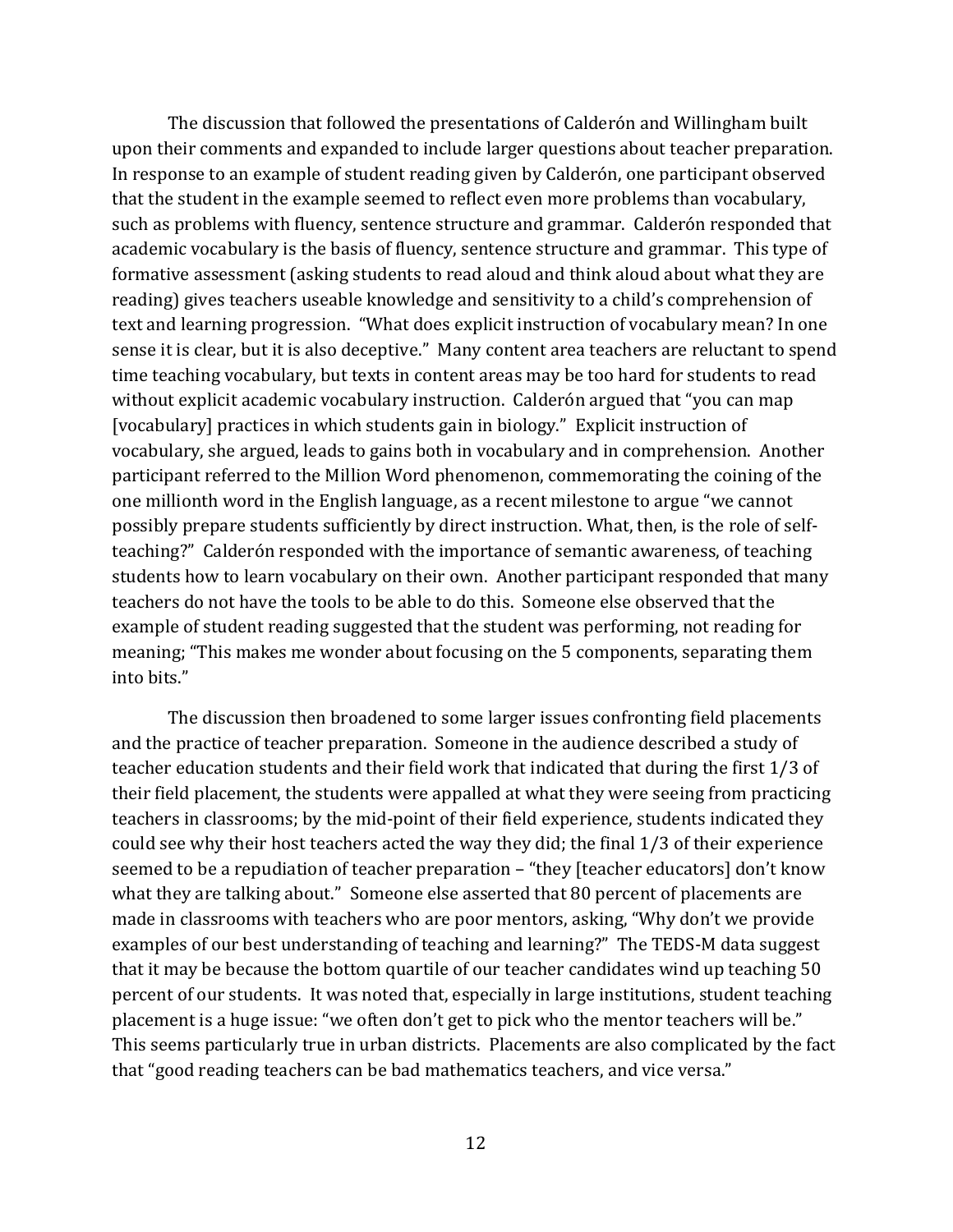#### **Presentations of policy issues evoked by the AIR study**

The panel on policy and certification issues around reading literacy in teacher preparation was made up of David Coleman, founder and chief executive officer of Student Achievement Partners, LLC, and Karen Wixson, dean of the school of education at the University of North Carolina Greensboro.

David Coleman provided an overview of Student Achievement Partners, which played a part in the development of the Common Core State Standards (CCSS). Coleman said his group has three guiding principles: it accepts no money from publishers; it does not compete for state or district grants through Requests for Proposals; and it does not reserve its rights to intellectual property. Coleman acknowledged the efforts of several meeting participants in the creation of the Common Core State Standards, including Bill Schmidt, Hung-Hsi Wu, Dan Willingham, Cindy Shanahan and Elizabeth Moje. Coleman pointed out several features of the CCSS related to the instruction of reading. One is that the CCSS calls for a balance of informational and literary texts, which Coleman said will allow elementary teachers to regain other subjects they have historically taught, such as history, science, mathematics and art. The CCSS also emphasizes reading comprehension in a more systematic way and at earlier levels; this would mean teaching fewer pre-reading strategies and spending more time reading and re-reading worthwhile texts. Coleman spoke of literacy in the disciplines and "staircases of textual complexity." For Coleman, "the five component list [identified in the charge to AIR in conducting its study] misses the central role of knowledge."

Colman said that a possible future project for Student Achievement Partners is to create Open Source courses for teachers around the common core standards. He also called attention to the publisher's criteria developed for the CCSS that includes recommendations on what publishers should leave out as well as what to include. Finally, Coleman acknowledged English language learners as important partners in the Common Core Standards movement worthy of "an ELL Bill of Rights."

Karen Wixson began her remarks by noting that "it is significant that we are here talking about teacher education, teacher preparation and teachers." These key players, she said, were left out of earlier policy discussions that focused on curriculum, standards and assessments. Wixson insisted that the coherence represented by the Common Core State Standards nevertheless "leaves room for individual instantiation." She pointed to the concept of learning progressions as another CCSS contribution. Wixson agreed with Coleman that the Common Core Standards are much more than the "big five" key components of reading instruction; instead, she said, "they provide an integrated ELA framework of reading, writing and speaking." The big five are foundational skills for early grades, but become a subset of skills in higher grades.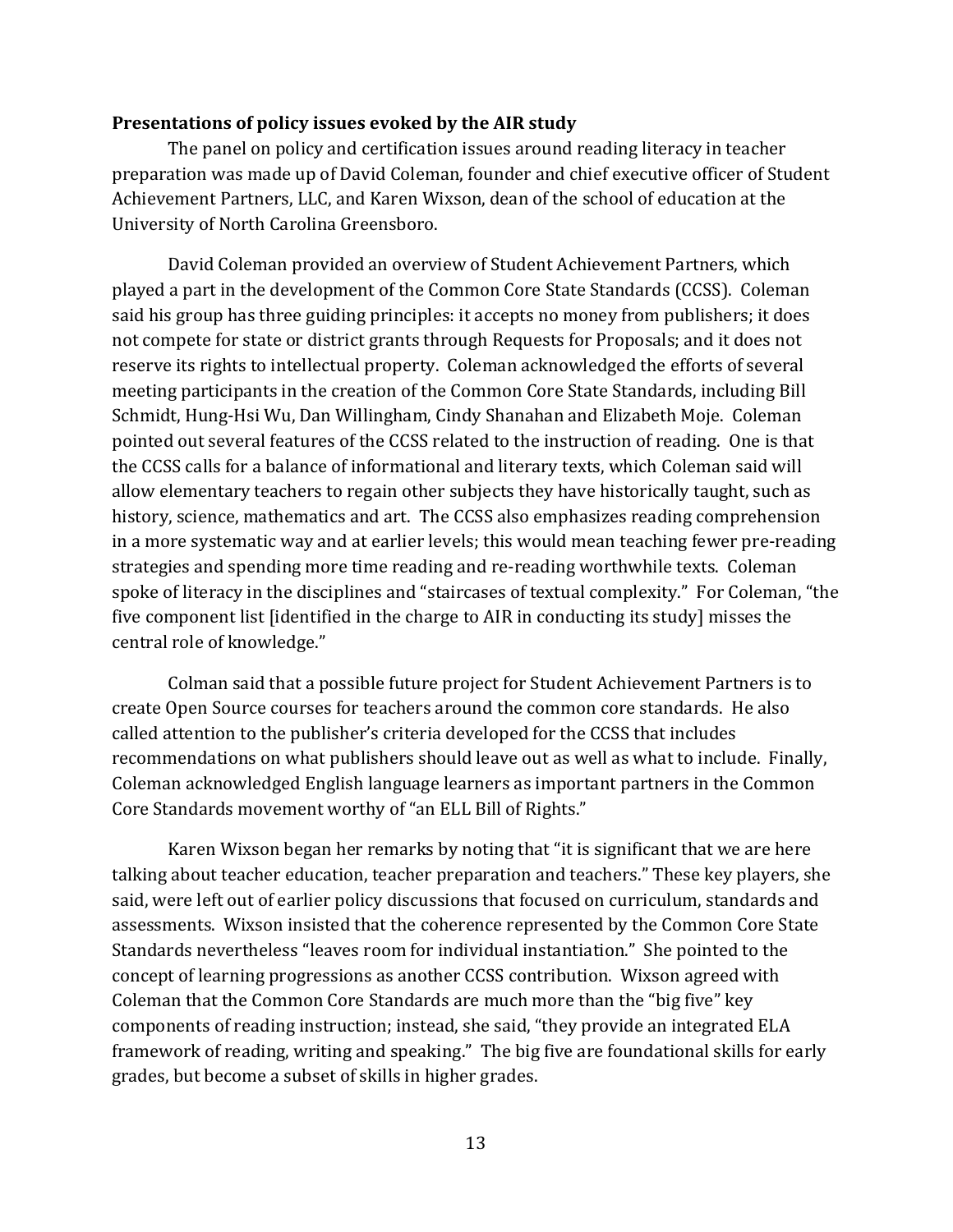Wixson maintained that the framework presented by the Common Core State Standards demands connections across disciplines; "we should not allow splintering." At the same time, Wixson warned against policies that are too prescriptive: "Keep the vision, but allow us to be responsive and adaptive in instructions and context. The goal is neither teacher-proof [instruction] nor intuitive performance." She reminded her audience that making and implementing policy – certification, assessment, etc. – is not simple. Wixson suggested that, as a policy, Reading First has had some positive effects, but has been largely ignored by teacher educators. "As a dean, will I be able to help new faculty realize the potential of the Common Core Standards?" She said it is too early for her to have a strong read on the reaction from the field to the Common Core Standards and whether it will be compliance or adoption. Wixson indicated that accrediting bodies such as the National Council for Accreditation of Teacher Education (NCATE) and the Teacher Education Accreditation Council (TEAC) are "closer to having it right" than they have been in the past. "We need better ways to evaluate and incentivize," said Wixson, "positive reinforcement, not punishment. We need more nuanced research, not just the number of courses and their titles, but what candidates are doing, knowledge about their cooperative teachers."

Wixson asked rhetorically, "To what extent do teacher educators 'do in' a common core?" She suggested that teacher educators are closer to the Common Core Standards than they were to the five key components identified by the National Reading Panel, which may explain the AIR study finding of more evidence of the big five reading components in field experiences than in coursework. Wixson said, "This shift is profound: pick a few things and do them well. Are teachers prepared to provide coherent knowledge? To explain the role of evidence within the text?" It may be that teacher preparation "moved too far – too much process, not enough content."

Wixson went on to describe four stages of mastery to which teachers should aspire and to which they might be held accountable: 1) knowledge of the research base; 2) integrating that knowledge into instruction, measured using an observational protocol; 3) demonstrating growth in students; and 4) demonstrating innovation as trainers of teachers. These stages could be monitored in districts and states over time, with the goal of seeing all teachers at stages 3 and 4. Wixson argued that the challenge is to get beyond academic knowledge to get to applied knowledge, contextualized knowledge. "To get at classroom practice is very difficult. Areas get very blurred and factor analyses don't work as well."

In response to a question about whether there are teacher education programs that have embraced the Common Core Standards or doing work with them, Wixson indicated that the University of Michigan is using them and including them in assessments; she said they are "working them in," but not revising the program yet. In Minnesota, efforts to incorporate progressive standards took several years and much professional development.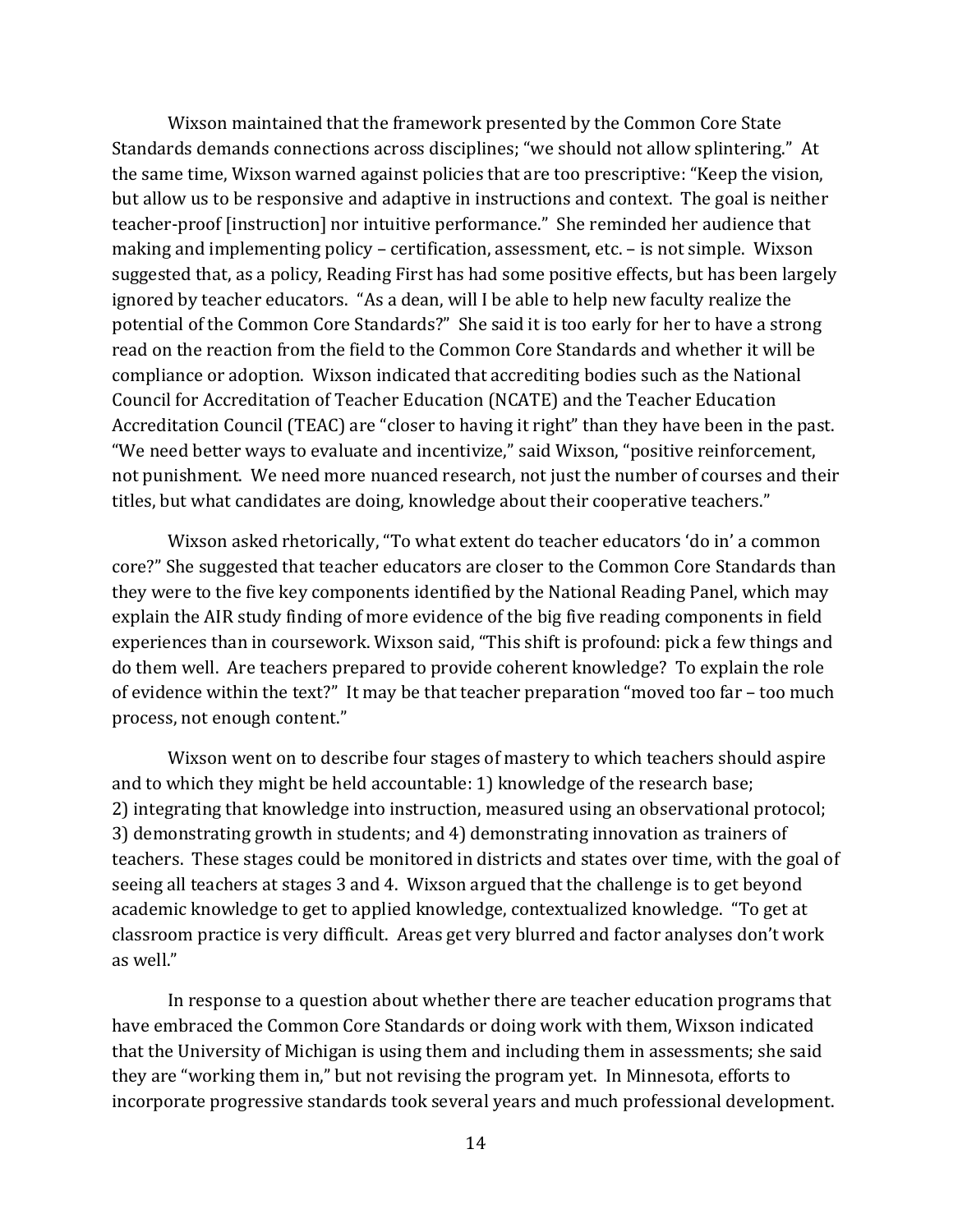Other comments identified one challenge as the great variation among teacher preparation programs. Ongoing research asks teachers how well prepared they think they are in teaching various topics – do you teach this now? Should you? Are you prepared to teach it? Wixson indicated that researchers are currently studying these questions in 40 states, asking questions at the district and teacher levels.

#### **Presentations on the policy implications of developing disciplinary literacy**

The next panel included two presentations on developing disciplinary literacy – challenges and questions for teacher education policy. The first was from Cynthia Shanahan, professor of literacy, language and culture at the University of Illinois at Chicago, where she also serves as executive director of the council on teacher education and associate dean for academic affairs. Shanahan began by recounting the reaction of faculty at the University of Illinois-Chicago to the suggestion that "every teacher [is] a teacher of reading." It was, she said, a resounding NO before professional development – after which the faculty agreed to a content area class. One course. Shanahan suggested that "The same thing happens in [K-12] professional development: teachers from different areas get professional development from a literacy expert. Does that work? Shouldn't that work?" Shanahan offered several explanations for the resistance of content area teachers to the notion of teaching reading, such as teachers feeling they would have to add to their existing curriculum, or that the professional development they may have received did not cover their specific content, suggesting that transfer is hard. As a result, content area literacy suffers from a lack of intensity of instruction, occurring perhaps as little as a single day. These reactions prompt the question, should content area teachers teach reading?

To answer this question, Shanahan described four dimensions of literacy instruction and the appropriate role of content area teachers. The first two dimensions, basic reading and interventions for remedial students, are not for content area teachers. Basic reading is done by grades 3-4; interventions are done through pull out programs. The third dimension, content area reading, may be appropriate for content area teachers if it makes sense. Shanahan argued that the real role for content area teachers in literacy instruction is the fourth dimension: disciplinary reading. Disciplines, she said, have their own ways of creating and evaluating knowledge that require special skills. Shanahan then described the results of a study investigating what it meant to read in each of three disciplines: chemistry, history and mathematics. She drew a distinction between content area reading and disciplinary reading. Content area reading focuses on learning from the text, how to study books and how to use literacy tools. Disciplinary reading, on the other hand, focuses on specialized problems in the subject area. Shanahan noted that "these are cultural differences." The goal of reading in mathematics, she said, is "arriving at Truth." Mathematics therefore requires close reading of every word, and rereading is a major strategy. The emphasis in mathematics reading is on error detection; therefore precision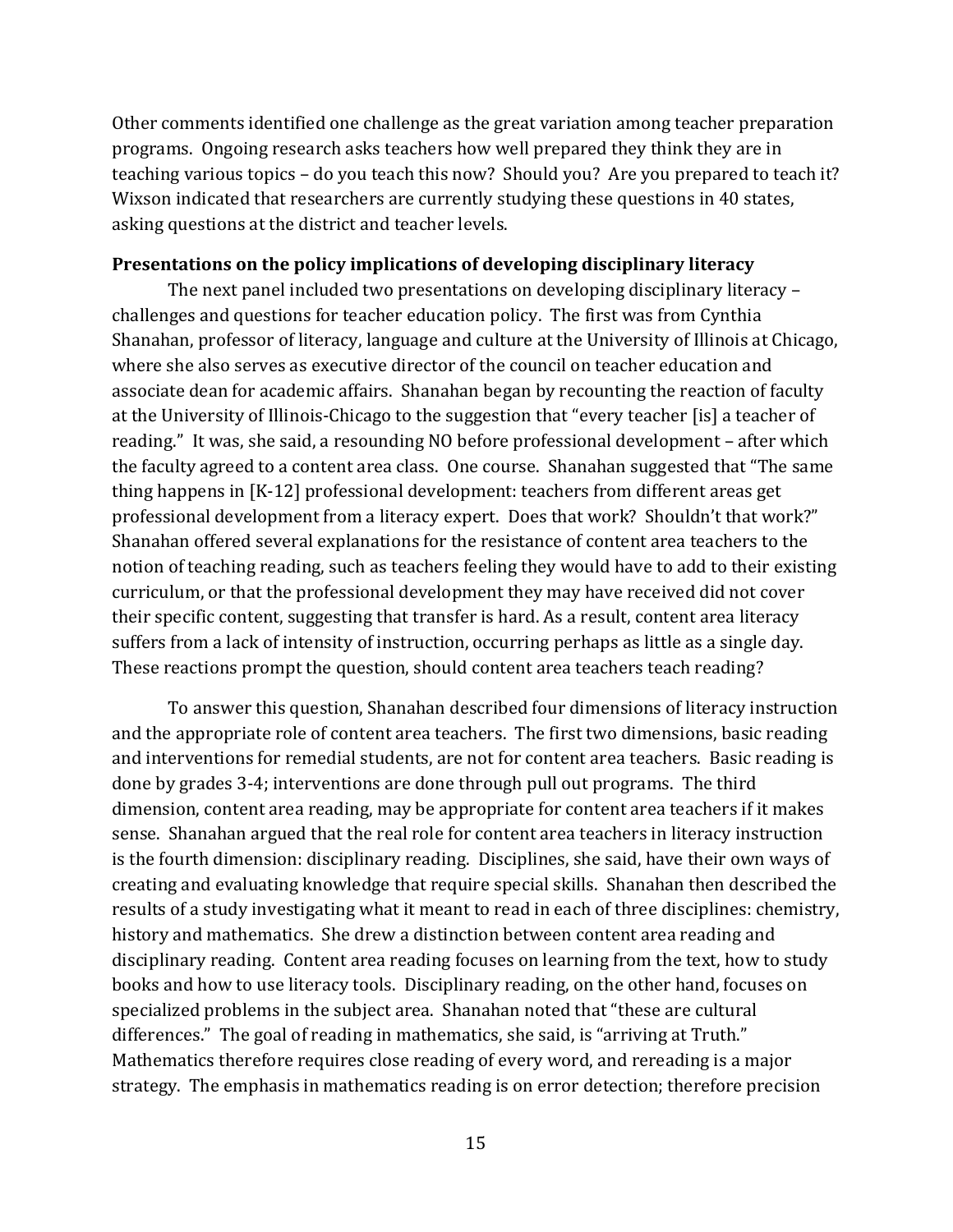of understanding is essential. The goal of reading in chemistry, on the other hand, is to understand process and to be able to predict what will happen under a given set of conditions. Important reading skills include comparing text with diagrams and being able to explain using different forms. Reading in history emphasizes plausibility and the understanding of perspective and corroboration.

In terms of policy implications, Shanahan argued that content teachers should teach disciplinary literacy. They are best qualified to do so, although they are often underqualified because literacy is implicit in the discipline. This means, in turn, that having better content area teachers will require professional development and better teacher preparation. Shanahan suggested that the teacher preparation curriculum for content area candidates needs to be rewritten to include literacy instruction. Shanahan said the Common Core Standards should help in these efforts.

Shanahan was followed by Douglas Hartman, professor of literacy and technology at Michigan State University. Hartman said his focus would be on preparing secondary teachers for a changing world, and he began by observing the noticeable absence of attention to the technologies in the literacy activities. By technologies Hartman explained he meant the tools and instruments of communication – paper, pencil, dry erase pens, and the e-book. Hartman asked his audience, "What would disciplinary literacy mean if we accounted for technology? What are we preparing students for?" He answered, "a changing world," and went on to explain how the tools of literacy are changing. For example, Twurdy.com is a search engine that estimates the difficulty level of the text contained in a search result so that readers can make better choices about which search results to pursue. The web site Great Summary (www.greatsummary.com) uses algorithms to summarize text or even an URL pasted into a text box to help readers understand difficult content.

According to Hartman, purpose and audiences are changing, strategies and skills are changing, and habits and dispositions are changing. Students are reading more online than offline. Digital books are outselling paper books on Amazon.com. Reciprocal teaching is becoming on-line reciprocal teaching. Definitions and standards are changing. Hartman argued that literacies and technologies have always been changing – the scroll was a huge technological advance. Pedagogies and assessments are changing, too.

In the context of so much change, Hartman asked, what should be given priority? His response: Mindsets, Practices and Knowledges. Hartman defined mindsets as habits of mind, preferences, worldview and prefigurative schema. He referred to Carol Dweck's work on growth mindsets, the disposition that learning is cultivated through effort and persistence, and to an open mindset that is adaptive and versatile. He described new teacher practices that contextualize, situate, conditionalize, embed and personalize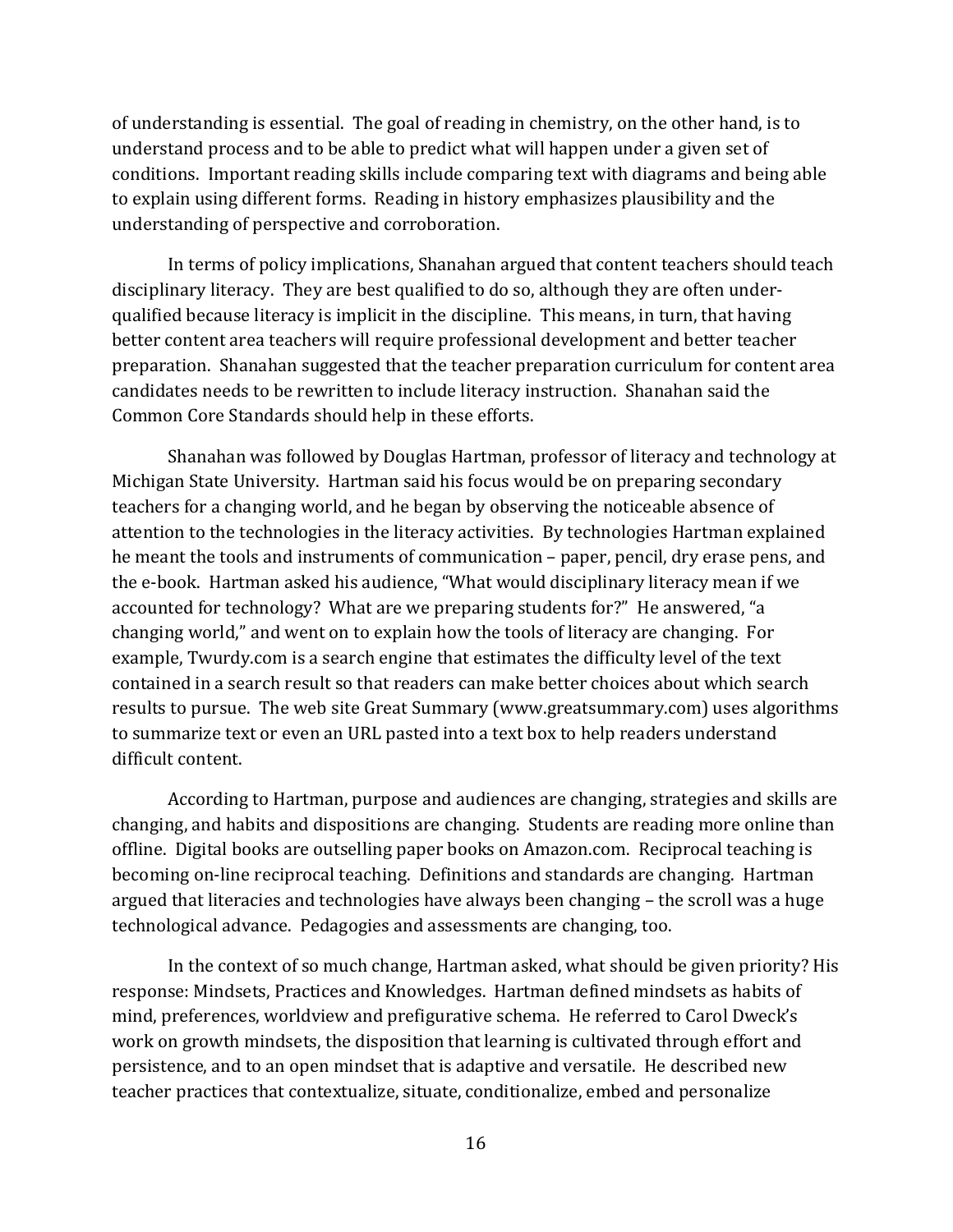learning for students. For example, the positioning of multiple texts can create the personalization of learning for students; tailoring textual resources to individual students can help them develop critical evaluation skills. The kinds of knowledges teachers need include content, pedagogical, technological, developmental and linguistic knowledge. Hartman said teachers need "a deep and flexible knowledge of the spectrum of technologies" available to help students gain literacy and knowledge in a content area.

Hartman closed by asking and answering this question: "If knowledge in fields of discipline is implicit, why would we want to be explicit in teaching?" While it seems to be the case that students who enter the disciplines are "good from the get-go" in terms of disciplinary literacy, "all students need some facility in these disciplines."

# **Presentations and Discussions of Related Issues**

Day 2 of the event began with a presentation by Kate Walsh, president of the National Council on Teacher Quality (NCTQ), on the issue of the proper balance between mathematics and pedagogy in teacher preparation programs. She described the results of *No Common Denominators: The Preparation of Elementary Teachers in Mathematics by America's Education Schools,* the 2008 study by NCTQ of 77 teacher preparation programs in 50 states. The answer to the study's basic question, What do elementary teachers need to know about mathematics and teaching mathematics?, is "More of everything." Walsh said this means more conceptual understanding, more pedagogical understanding, more coordination of content and pedagogy, and much more practice for pre-service candidates. Content, however, is the sorest need. Walsh said there is little research on what elementary teachers must have to be successful, although many organizations have weighed in, including states, the National Mathematics Advisory Panel, the National Council of Teachers of Mathematics (NCTM), the Conference Board of the Mathematical Sciences, the National Academies, the National Council for Accreditation of Teacher Education (NCATE) and the Teacher Education Accreditation Council (TEAC) and the National Council on Teacher Quality.

Overall, Walsh said, there is little consensus or even explicit guidance over the amount of coursework future elementary teachers should have in mathematics, the division of topics within those courses, the amount of methods coursework, or on the need for practice. NCTQ recommends that pre-service teachers receive 40 hours of instruction in numbers and operations, 30 hours in algebra, 35 hours in geometry, and 10 hours in data analysis and probability. Walsh reported that their study has found that algebra gets short shrift in current programs, with an average of 4 hours of coverage. Only half of all programs deliver even 3 credit hours in methods.

Then, Walsh said, there is the need for practice – something other groups do not raise as an issue. "We must make the transmittal of mathematics content central to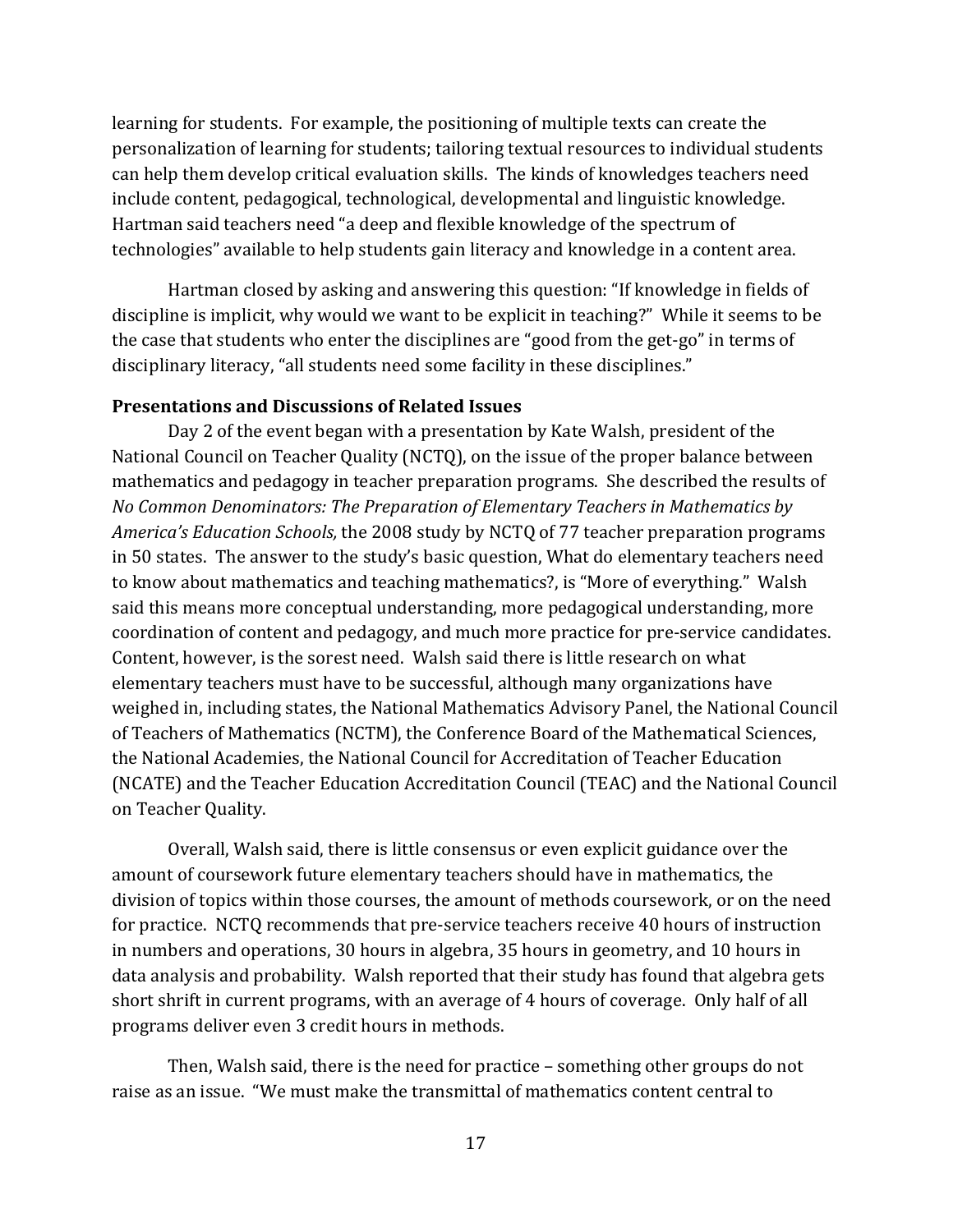practice teaching." Walsh pointed out that many university courses are not focused on elementary mathematics. Most programs in the NCTQ study require 2 courses in elementary math. Methods courses often combine subjects, such as mathematics and science, or grade levels, elementary and secondary. Walsh displayed a graphic showing that within the state of Texas there are 6 models of mathematics preparation. She noted that Texas has strong reading standards, but is very lax in enforcement due to claims of academic freedom. When it comes to the coordination of content knowledge and pedagogy, the NCTQ believed that only 2 of 77 programs taught content and methods concurrently; only 6 programs "allude to the practice of content."

Walsh concluded her presentation by pointing out that NCATE and TEAC, now in the process of merging into CAEP (the Council for the Accreditation of Educator Preparation), both call for more clinical experience, but promote almost no standards for student teaching. The Interstate Teacher Assessment and Support Consortium (InTASC) has been revised but is very vague because it has chosen not to be content-specific. Performance assessment has potential, Walsh said, but Praxis 3 has a 99 percent pass rate and is based on only a single observation. Measures of value added by institutions are coming, but more slowly than hoped for.

In response to questions, Walsh indicated that the mathematics study used stratified sampling with random selection of institutions within each state with the goal of the sample mirroring the institutions in the state. The researchers made the decision not to look at who was teaching the course and instead based their data on syllabus content. Walsh said she was skeptical about states playing a strong role in improving the number of courses programs require because of issues of university autonomy and because "states do not know what they should require." Minnesota and Massachusetts have chosen a separate route and offer a test of potential policy. She said it was hard to compare the results of the NCTQ study to those of TEDS-M because it is hard to distinguish mathematics content, "school math," mathematics pedagogy and general pedagogy, but that the results seem to be "in the ballpark."

When asked if she thought the Common Core State Standards (CCSS) will impact mathematics preparation, Walsh responded that the number of courses is not the issue – it's the coverage of topics. The CCSS offer a rhetorical push to raise standards. Asked what insights on selective versus non-selective institutions come from her study, Walsh replied that they found no correlation. Walsh said that proper preparation offers real challenges to alternative route programs. She said she is nervous about "5th year states" that assume candidates come with sufficient content background, and pointed out that so few are mathematics majors in California, for example.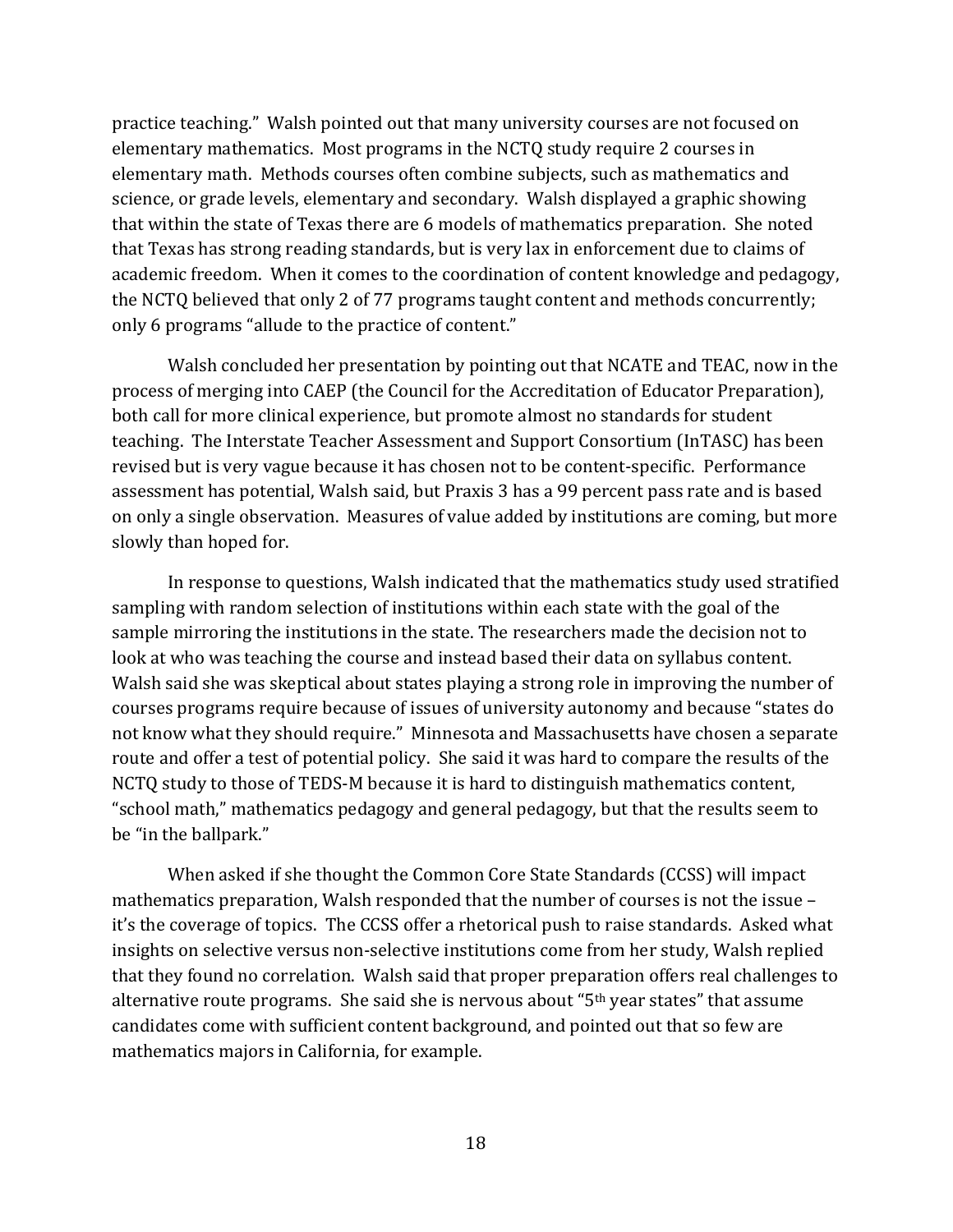Walsh was followed by Eugenia Kemble, executive director of the Albert Shanker Institute. Kemble began by acknowledging her union background to her audience. Her comments were framed to respond to the question of whether and how the Common Core State Standards (CCSS) will be useful to teachers. Using an anecdote about the reality of a DC high school teacher, Kemble argued that, right now, despite their great potential, the CCSS are not likely to be very helpful until teachers understand the expectations they set and have the curricula and materials to implement them. Most teachers, Kemble said, do not know what the CCSS are – their systems are facing layoffs and they are preoccupied with the consequences. Kemble portrayed the introduction of the CCSS as an opportunity for change but said their implementation is problematic. They are "up against lots of variation in contexts and practices. No wonder we have so little knowledge about what we're doing." She said that textbooks vary just as much. According to Kemble, "Other nations collect data, analyze it and create policy; we collect data, complain, then do what we want." She said that as a nation "we embrace this diversity," and contended that counterproductive "variability is defended by extremists at both ends." Kemble reminded her audience that "Goals 2000 set great goals, but little reached the classrooms." She predicted that, if the CCSS are implemented properly, teachers will be able to see where their work fits into a student's progression, and that, "when expectations are clear, teachers – and ed schools – will have to face their weaknesses" and make necessary improvements. Kemble said she believed that schools of education will then use the CCSS to design programs to meet them. Kemble referred to a National Academy of Sciences report on tests, test-based incentive systems and test-based accountability. She argued that increased effort on the part of schools and their staffs to increase student achievement scores may result in test score increases, but more teachers may also quit. Many may be willing to target their increased effort on test score effects, but others will not want to teach to such narrow goals. Kemble asserted that teachers have been left out of discussions that shape these policies.

So, what are the prospects of the CCSS making a difference, given higher education's reluctance to change? Education schools will have to face the fact that if districts are going to be held accountable, said Kemble, they will start to share that accountability with teacher preparation institutions and try to find ways to hold them accountable too. Programs are likely to rise or fall depending on how well their graduates deliver on the standards.

Kemble clarified that there is no one way to deliver a curriculum, and so no single curriculum for teacher preparation. She said that the current movement reminds her of the 1980s, in that "this movement puts teaching and teacher education back in the center of progress. This is a renaissance." Kemble said she was reminded of Harold Stevenson and James Stigler's description of lesson study in Japan and the concept of improving teaching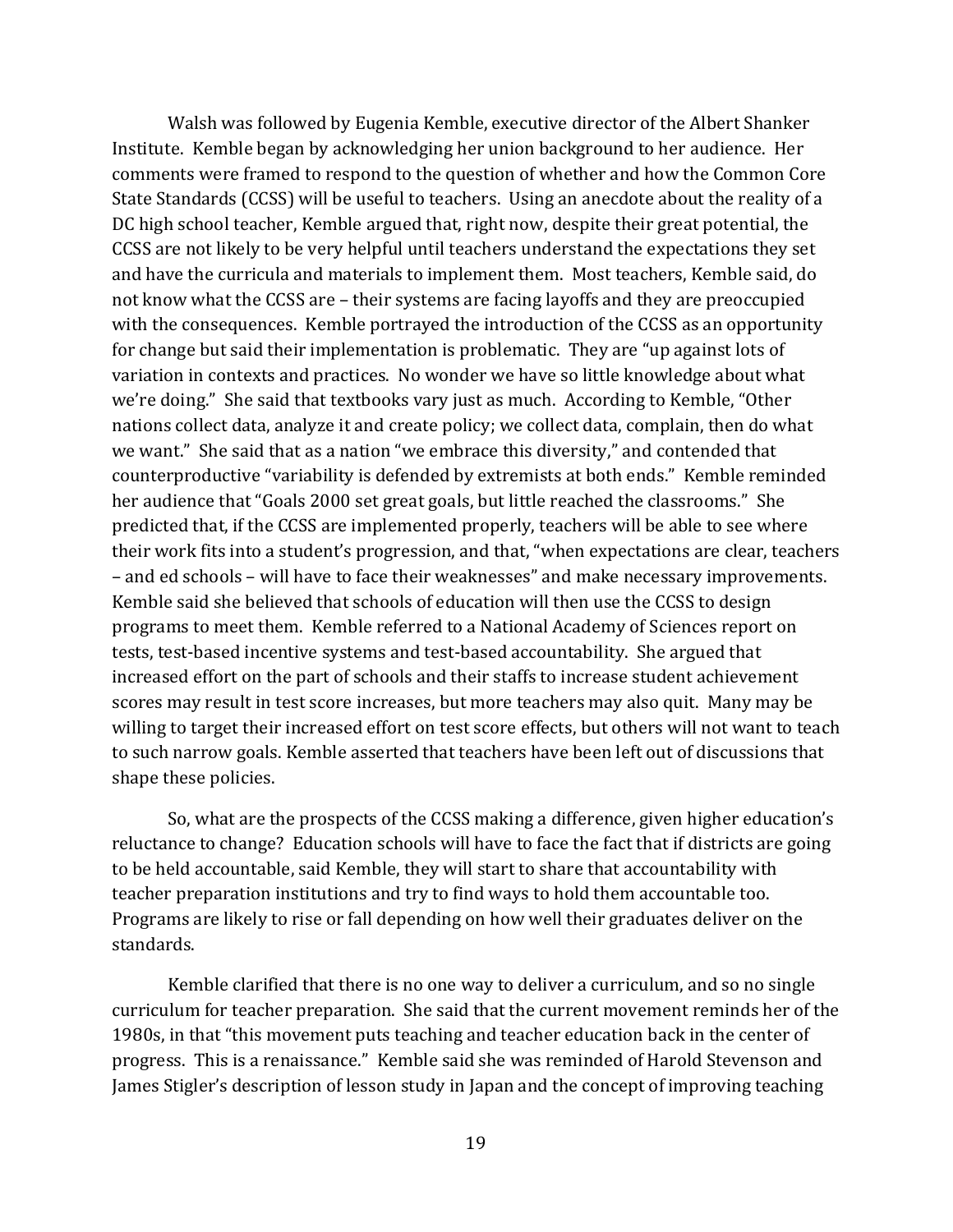by "polishing the stone," a professional development practice in which teachers systematically perfect lessons by sharing best practice.

The challenges to standards-based reform and the continuous improvement of teaching practice that this undertaking will require, said Kemble, are that "teachers are circling the wagons right now; they feel threatened." They are afraid of being unfairly evaluated, of being laid off, of being blamed for all the learning problems many students have that have nothing to do with teaching. "A cultural, political change is necessary," she said. Kemble went on to point to signs of such change, including the population of teachers: about half of new teachers were undergraduate education majors, said Kemble, and one third are from alternate route programs. As a result, there are "very different attitudes coming out of preparation programs," including the notion in the U.S. that "teaching is not and need not be a long-term profession." This latter view is wrong-headed, she said.

# **Presentations on challenges facing schools and colleges of education: Extinction vs. reform**

The final presentations were from Sigrid Blömeke, professor of institutional research at Humboldt University, Berlin, and Jane Hannaway, senior fellow and founding director of the Education Policy Center at the Urban Institute and director of CALDER (National Center for the Analysis of Longitudinal Data in Education Research). Blömeke titled her presentation, "Longing for Schools of Education: Teacher Education in Germany." There are no schools of education in Germany; in her comments, Blömeke explained why Germany wants them, and what the problems are. She began with the latter: What's not working? Blömeke cited problems such as fragmentation across and within institutions, as well as "a huge gap between theory and practice." She said schools complain that new teachers have lots of content knowledge but can't bring things together. Without schools of education, said Blömeke, there are "no real advocates for teacher education in Germany – merely arguments from disciplinary circles." She reported that teachers are recognized and portrayed as weak students with not enough depth.

Blömeke argued that "you can't leave mathematics preparation to mathematicians because they don't care about making the connections." She also pointed out a lack of education research because there are no colleges of education. Blömeke reviewed the historical roots of teacher preparation in Germany, beginning in 1810 with universitybased teacher education focused on classical subjects. In 1890 practical experience was added, but it was on-the-job training not connected to a teacher's university experience. Elementary preparation programs only came into being in the 1960s and 1970s, and there exists a junior/senior civil service distinction between elementary and secondary teachers. In Germany, said Blömeke, all teachers are trained in multiple subjects – two for secondary teachers, three for elementary teachers. Teacher preparation includes 3.5 to 4.5 years of university study and 1.5 – 2.0 years of "practical study." There is a strong, high-stakes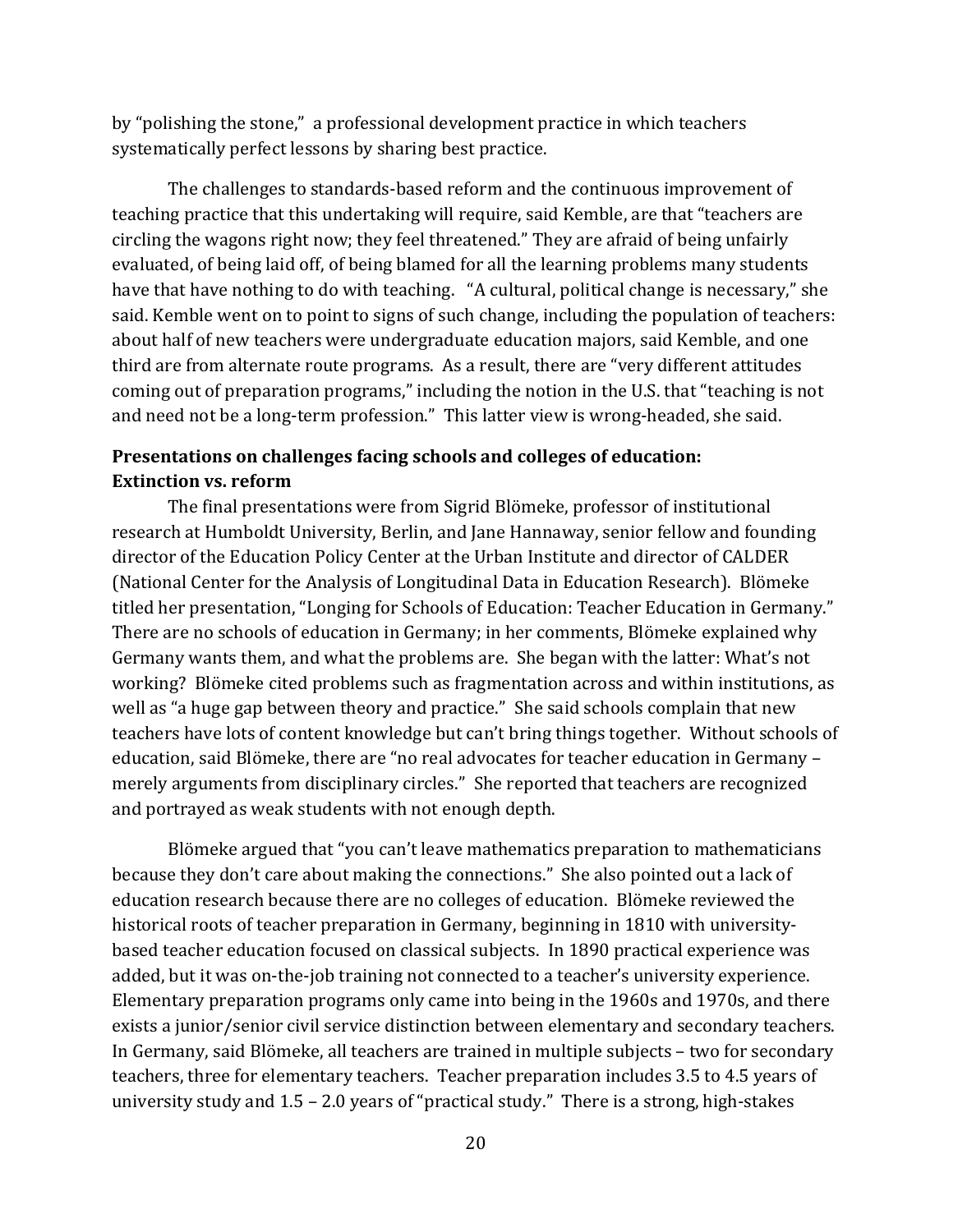professional entrance examination run by the state that includes written and oral components, including a thesis.

Blömeke went on to make the case for schools of education in Germany. She described two perspectives. The first is that of teacher educators and the teaching profession, who see in schools of education a home for teacher education, advocacy for its concerns and more efficient models of teacher preparation. Blömeke pointed out that "Germany makes a much longer investment in teacher preparation, but with 'only U.S.' outcomes." Initial attempts to create schools of education began in the 1990s with the coordination of offices and the double affiliation of faculty in university departments, but with no authority to require or dictate programs of study.

The second perspective Blömeke presented is that of university leaders and deans. Blömeke reported that the quality of universities in Germany has been historically very even. Now a governmental initiative is underway with new funding for "excellence for universities" based on an Ivy League model. This initiative includes schools of education as a special feature of these new best universities. Part of the rationale is to create a feeder cycle to train better teachers in order to get better students into the university; there is also a growing recognition of education as a social responsibility. Since 2008, schools of education in these universities have been organized as separate departments: courses with 50 percent or more education students are shifted into the school of education, gaining access to greater funding sources.

Blömeke said that both perspectives have common objectives, including sharpening education research, recruiting better graduates into masters programs, supporting young researchers, and seeking more coordination in the preparation of teachers. "What's so normal for the U.S. is so new for Germany," concluded Blömeke. "There is no magic bullet how to organize teacher education."

Jane Hannaway began her comments by situating herself "in a policy world, not an education school or disciplinary world." She described the key purposes of schools of education as the selection, training, and preparation of candidates for official certification. At the same time, she said, ours has been a decentralized system, controlled by individual states, by schools within states, and by the non-selective nature of student entry. Grounding her comments in the discipline of sociology generally and institutional theory in particular, Hannaway asserted that the technical tasks of teacher preparation predict its organizational structure and management. Schools of education have had weak control over the technical tasks, with little direct inspection of instruction and little control over their output. At the same time, they have had strong control over the ritual classifications represented by teacher certification. Teacher preparation has lacked clarity about its means, ends and understandings, the measures of its outputs, or agreements over its goals.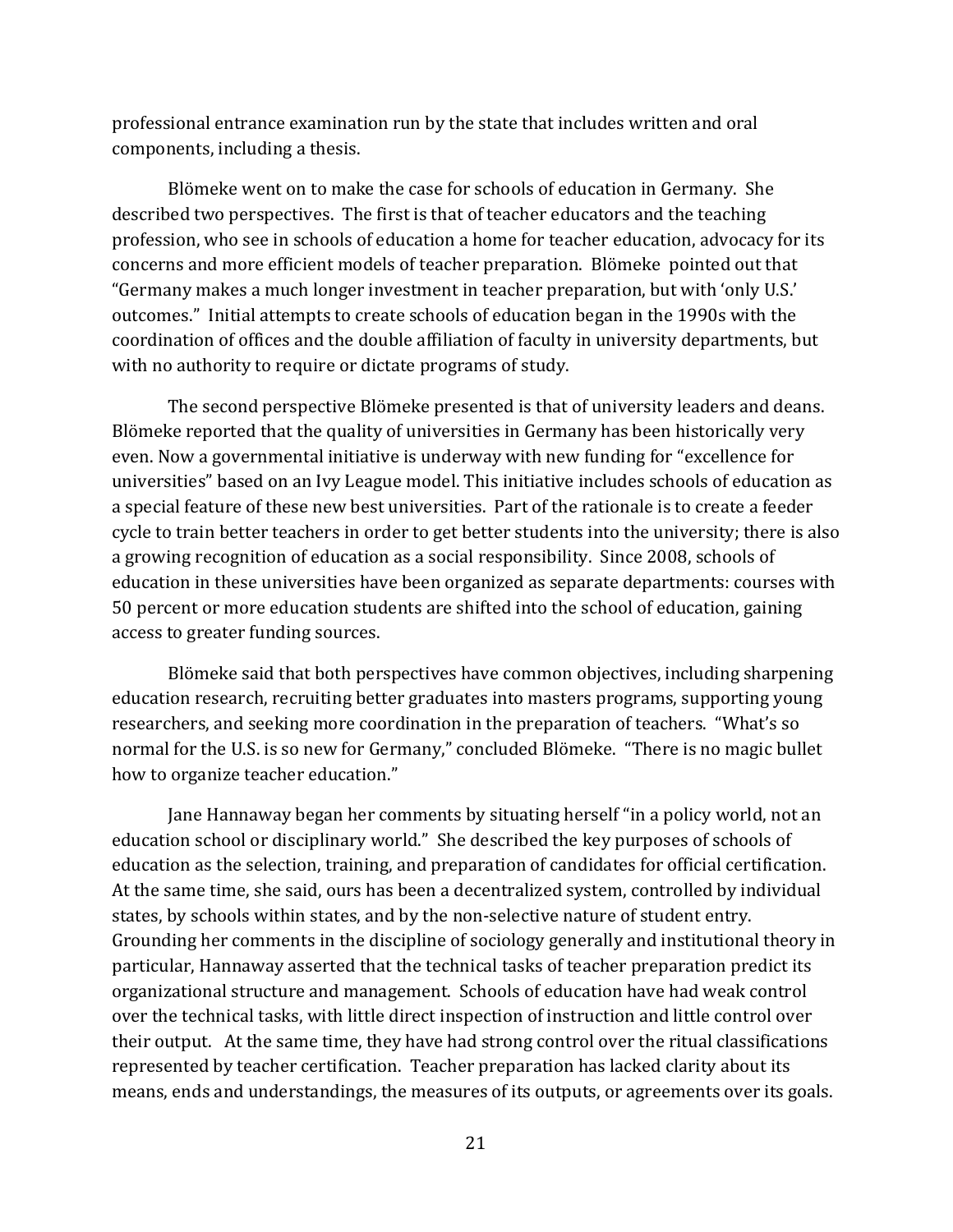From an institutional theory perspective, the historical structure of teacher preparation has kept the system stable and reduced conflict.

"The game changer," said Hannaway, "is information." The advent of new state data systems, including outcome measures, census files, the longitudinal capacity to measure student gains and to link student and teacher data, allow researchers and policy makers to attribute student gains to individual teachers. Several important findings have become clear. One is that teachers are the most important school factor in student achievement. Another is that there is large variation among teachers: top teachers help students gain one and a half years of growth each year, while the students of bottom teachers gain only half a year of achievement over the course of the year. This variation is not associated with teacher compensation, experience or degree attainment. Hannaway presented data showing that variation in teacher "value added" accounts for a six percentile difference in student ranking between the top quartile of students in New York City and their bottom quartile peer, and said that estimates from students in the Los Angeles city schools are even larger. She also showed data indicating that this performance persists over years.

Hannaway then turned to the competition that education schools now face, such as from Teach for America, the New Teachers Project and Teacher U at Hunter College – all of which, Hannaway noted, provide selective entry into the profession. She described this as "the importance of the pipeline," with recruitment and selection as the first stage of the continuum. Research on these competitors suggests that TFA-trained teachers have an advantage over other teachers, and Hannaway indicated that "these are the sorts of findings that circulate among federal policy makers." Hannaway said that all of this suggests a new role for schools of education, that of taking control over a key input of student achievement: teacher candidate pools. There is a tremendous need for research, she said, with huge variations to be explained. Which characteristics of teachers matter? Are schools of education recruiting and selecting candidates for effectiveness? Do education school candidates have the same SATs as TFA candidates? Hannaway noted that vocabulary skills predict better teachers, and that TFA keeps close data on its candidates. She asked, "How do we train for effectiveness versus compliance? How do we verify onthe-job performance?" Hannaway referred to "the magic and mystery of great teaching," something much more complex than organizing materials; it is a "complex mix of personality, subject matter knowledge, pedagogy for subject matter and classroom management." Hannaway described good teaching as performance, including knowing your audience. "Empathy may be another part of teaching," she said.

Hannaway suggested that "the validity of ed schools was unquestioned" until the data became available. "Ed schools have been repeatedly criticized over the decades, but mostly through anecdotal data," she said. Although it is hard to tease out variation in programs when states set some of the governing parameters, Hannaway insisted that "the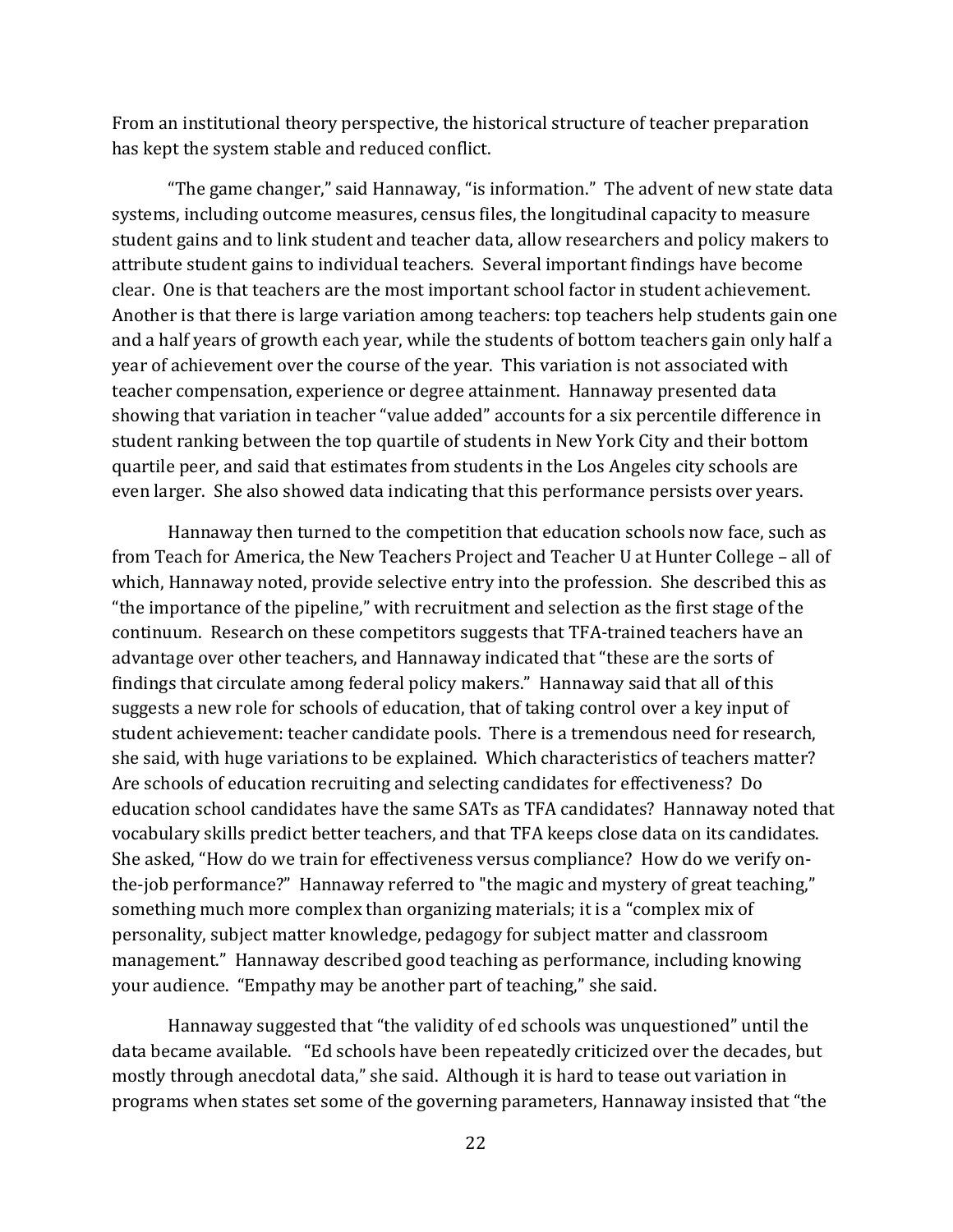underlying issue is that the distribution variability is still there." A further complication is that "we mistake colleges of education for teacher preparation; these institutions grant degrees, but 40 percent of their graduates do not go into teaching, and 21 percent of new teachers have no undergraduate preparation in education." More and more, she said, colleges of education grant masters degrees. Hannaway also questioned whether the unit of analysis should be the school of education or the university, noting that preparation takes place in the university context. Hannaway concluded by reminding her audience that teacher education is organized very differently across the U.S. The questions before us, she said, are: what should the change be, and how to effect it?

The discussion following these presentations included speculation about whether education could "reap the productivity rewards of technology" by combining "great teachers at a distance" with good, competent coaching on-site. Another role of schools of education would be to figure out how to make this happen. It was also suggested that the traditional role of schools of education would still be relevant if more of them were doing their jobs; "the degree of brokenness skews the impact data," meaning it is very possible for some education schools to do a great job, but they are drowned out by the rest. If we can identify them, can we scale them up? Will districts choose them or prefer home grown products? New Jersey's alternative route was based on this premise of "home grown;" some districts there now have collaborative deals with schools of education. Teaching is a geographically local labor market. Research on these arrangements is now underway with funding from multiple states through CALDER; the results will have potential implications for who gets to have teacher preparation and who gets to be a teacher.

#### **Final thoughts**

Education Policy Center co-director Robert Floden concluded the sessions by thanking all the presenters and attendees. He remarked upon the appropriateness of the timing of the meeting, given the availability of new data, the recent release of the Common Core State Standards and the development of education policy at the federal level. He noted that only recently have studies emerged such as TEDS-M and the AIR studies that could give a nationally representative picture of teacher preparation in the U.S., and suggested that more knowledge about teacher preparation might motivate change in both policy and practice in teacher education. Floden said he was struck by the contrast between the reactions to the reports concerning mathematics and literacy. People seemed quick to dismiss the literacy study in particular because of its methodology; critics have not had the same opportunity for TEDS-M. He acknowledged the difficulty of measuring outcomes in literacy; content knowledge and pedagogy are easier to measure in mathematics. Floden wondered whether we should monitor change in teacher education over time, perhaps through a research study similar to NAEP – a low stakes endeavor to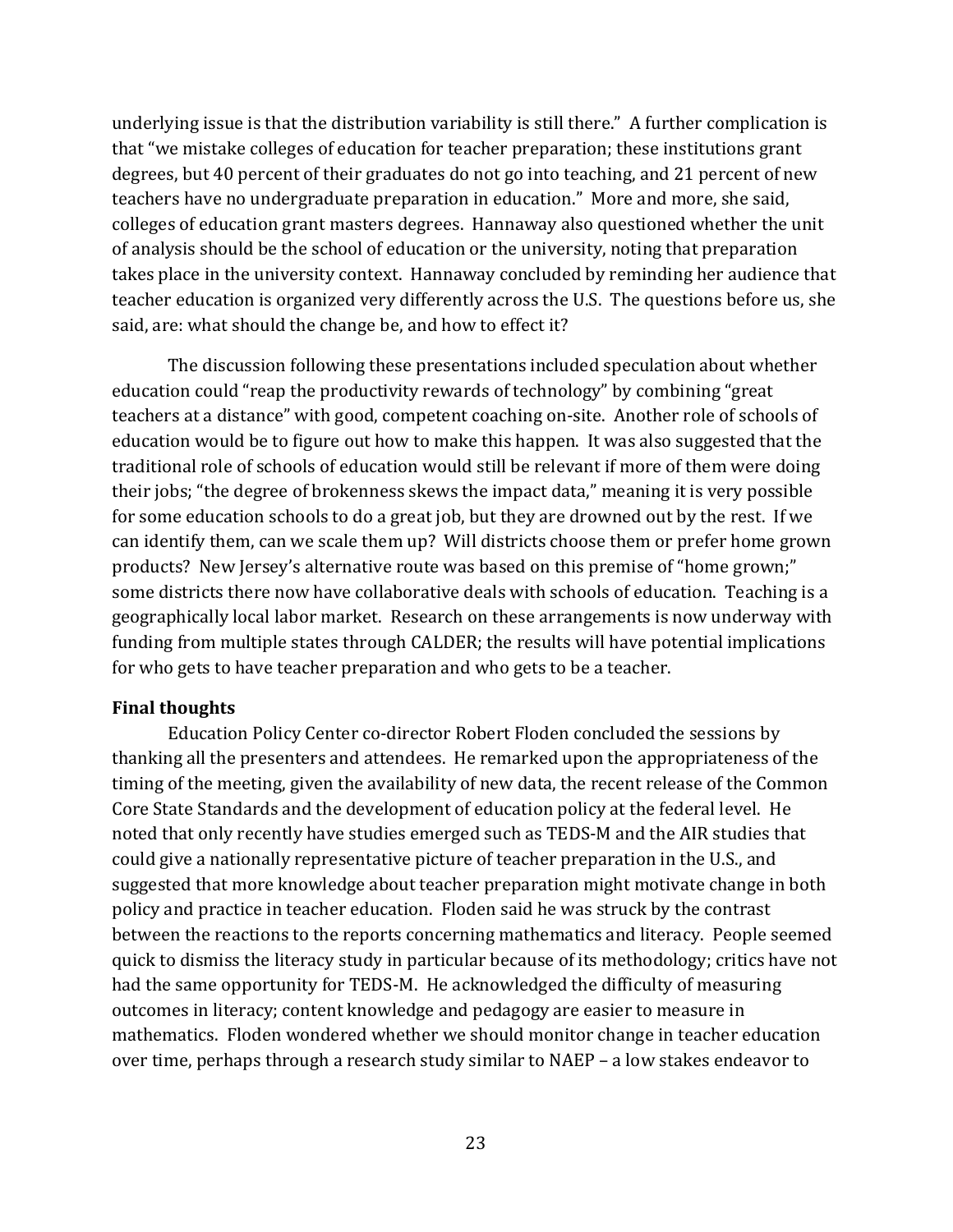provide an accurate picture. "As a community," Floden urged, "we need to keep working on assessments and data."

# **The reports:**

- Center for Research in Mathematics and Science Education. (2010). *Breaking the Cycle: An International Comparison of U.S. Mathematics Teacher Preparation*. East Lansing: Michigan State University. <http://www.educ.msu.edu/content/sites/usteds/documents/Breaking-the-Cycle.pdf>
- Greenberg, J. & Walsh, K. (2008). *No Common Denominators: The Preparation of Elementary Teachers in Mathematics by America's Education Schools.* Washington, DC: national Council on Teacher Quality. <http://www.nctq.org/p/publications/reports.jsp>
- Salinger, T., Mueller, L., Song, M., Jin, Y., Zmach, C., Toplitz, M., Partridge, M., & Bickford, A. (2010). *Study of Teacher Preparation in Early Reading Instruction* prepared for the Institute of Education Sciences (NCEE 2010-4036). Washington, DC: National Center for Education Evaluation and Regional Assistance, Institute of Education Sciences, U.S. Department of Education[. http://ies.ed.gov/ncee/pubs/20104036/index.asp](http://ies.ed.gov/ncee/pubs/20104036/index.asp)

# **References:**

- Baer, J., Baldi, S., Ayotte, K., and Green, P. (2007). *The Reading Literacy of U.S. Fourth-Grade Students in an International Context: Results From the 2001 and 2006 Progress in International Reading Literacy Study (PIRLS)* (NCES 2008–017). National Center for Education Statistics, Institute of Education Sciences, U.S. Department of Education. Washington, DC.
- Carlisle, J.F., Cortina, K. S., & Zeng, J. (2010). Reading achievement in Reading First schools in Michigan. *Journal of Literacy Research*, 42, 49-70.
- Collins, J. (2001). *Good to Great: Why some companies Make the Leap..and Others Don't.* New York: HarperCollins.
- Darling-Hammond, L. & Baratz-Snowden, J. (2007). A good teacher in every classroom: Preparing the highly qualified teachers our children deserve. Educational Horizons, Vol. 85, No. 2, 111-132. Bloomington, IN: Pi Lambda Theta.
- Darling-Hammond, L., Bransford, J. et al, eds. (2005). *Preparing Teachers for a Changing World: What Teachers Should Learn and Be Able to Do.* San Francisco: Jossey-Bass Publishers.